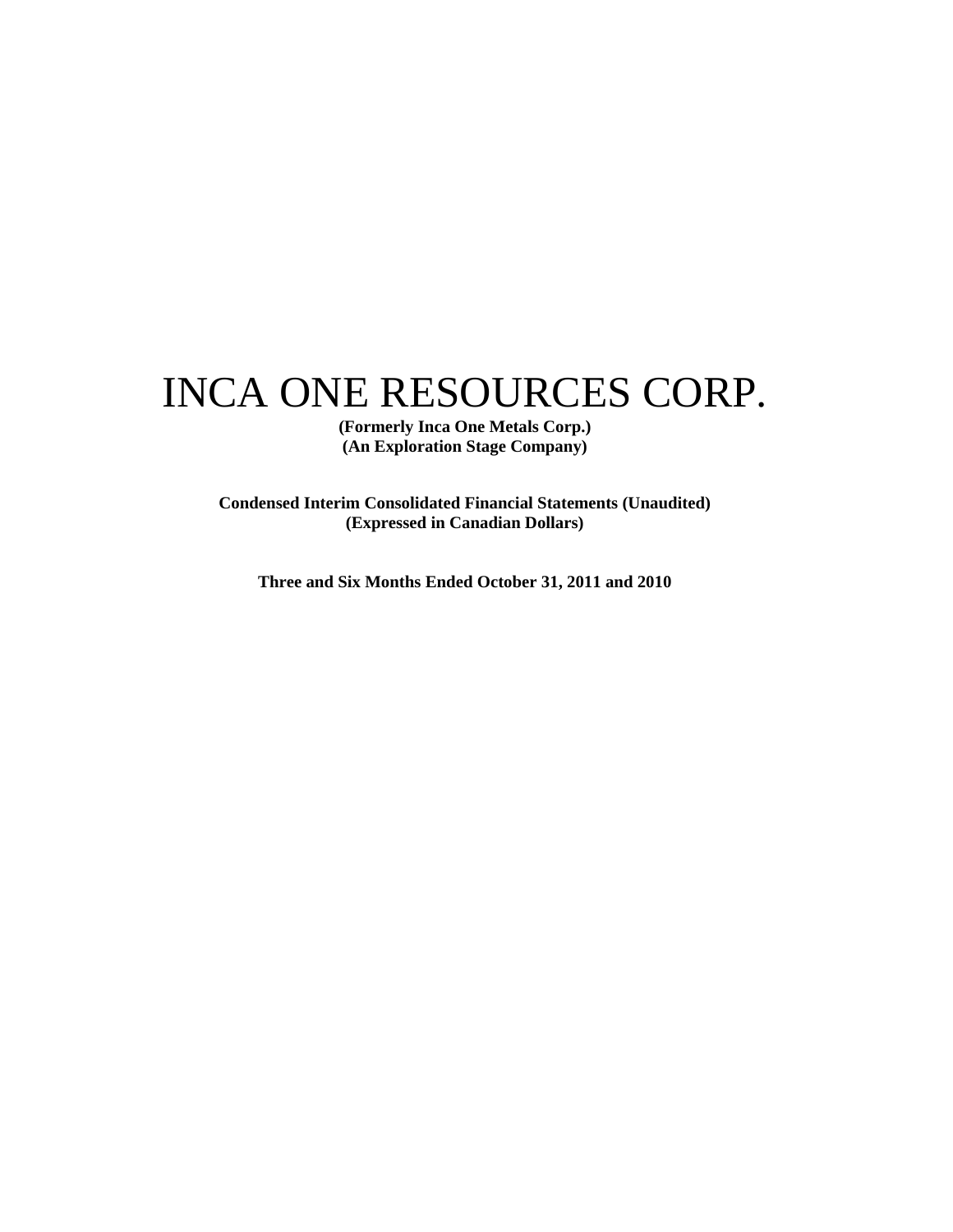**(the "Company")** 

### **CONDENSED INTERIM CONSOLIDATED FINANCIAL STATEMENTS Three and six months ended October 31, 2011 and 2010**

### **NOTICE OF NO AUDITOR REVIEW OF INTERIM FINANCIAL STATEMENTS**

The management of Inca One Resources Corp. is responsible for the preparation of the accompanying unaudited condensed interim consolidated financial statements. The unaudited condensed interim consolidated financial statements have been prepared using accounting policies in compliance with International Financial Reporting Standards for the preparation of condensed interim consolidated financial statements and are in accordance with IAS 34 - Interim Financial Reporting.

The Company's auditor has not performed a review of these condensed interim consolidated financial statements in accordance with the standards established by the Canadian Institute of Chartered Accountants for a review of interim financial statements by an entity's auditor.

December 29, 2011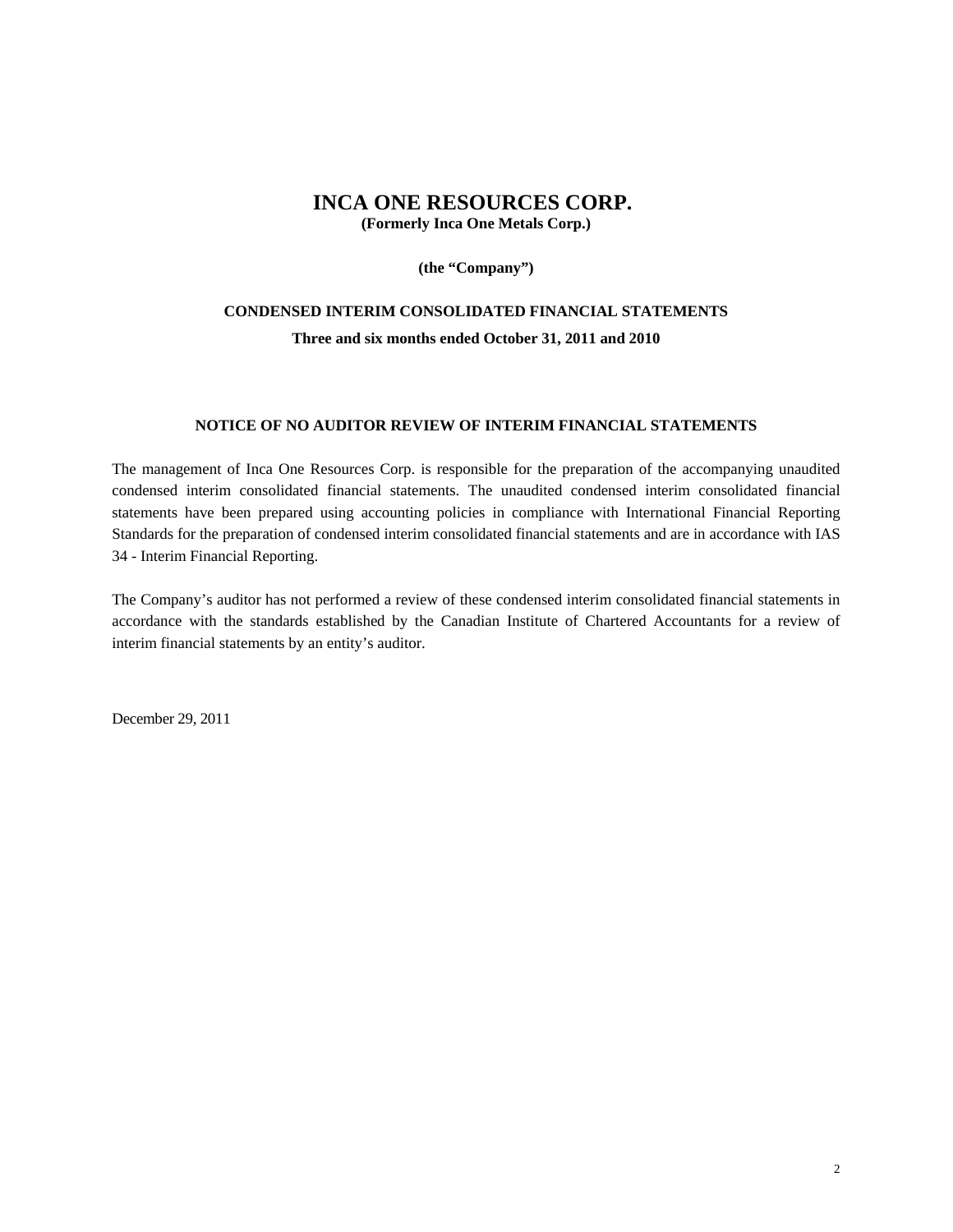(An Exploration Stage Company)

### Condensed Interim Consolidated Statements of Financial Position (Unaudited) (Expressed in Canadian Dollars)

|                                            | October 31,   | April 30,   | May 1,        |
|--------------------------------------------|---------------|-------------|---------------|
|                                            | 2011          | 2011        | 2010          |
|                                            |               | (Note 13)   | (Note 13)     |
|                                            | $\mathbb{S}$  | \$          | \$            |
| <b>Assets</b>                              |               |             |               |
| Current:                                   |               |             |               |
| Cash and cash equivalents                  | 1,486,486     | 700,853     | 163,483       |
| Receivables and advances (Note 4)          | 148,538       | 44,302      | 228,729       |
| Prepaid expenses and deposits              | 94,597        | 1,200       |               |
|                                            | 1,729,621     | 746,355     | 392,212       |
| Equipment (Note 5)                         | 8,464         | 2,321       |               |
| Exploration and evaluation assets (Note 6) | 685,763       | 158,097     |               |
|                                            | 2,423,848     | 906,773     | 392,212       |
|                                            |               |             |               |
| <b>Liabilities</b>                         |               |             |               |
| Current:                                   |               |             |               |
| Accounts payable and accrued liabilities   | 18,635        | 71,658      | 54,830        |
| Loans payable (Note 7)                     |               | 120,000     |               |
|                                            | 18,635        | 191,658     | 54,830        |
| <b>Shareholders' Equity</b>                |               |             |               |
| Share capital (Note 8)                     | 6,871,413     | 4,848,237   | 4,067,480     |
| Reserves (Note 8)                          | 816,634       | 516,967     | 448,745       |
| Deficit                                    | (5, 282, 834) | (4,650,089) | (4, 178, 843) |
|                                            | 2,405,213     | 715,115     | 337,382       |
|                                            | 2,423,848     | 906,773     | 392,212       |

Nature of operations (Note 1)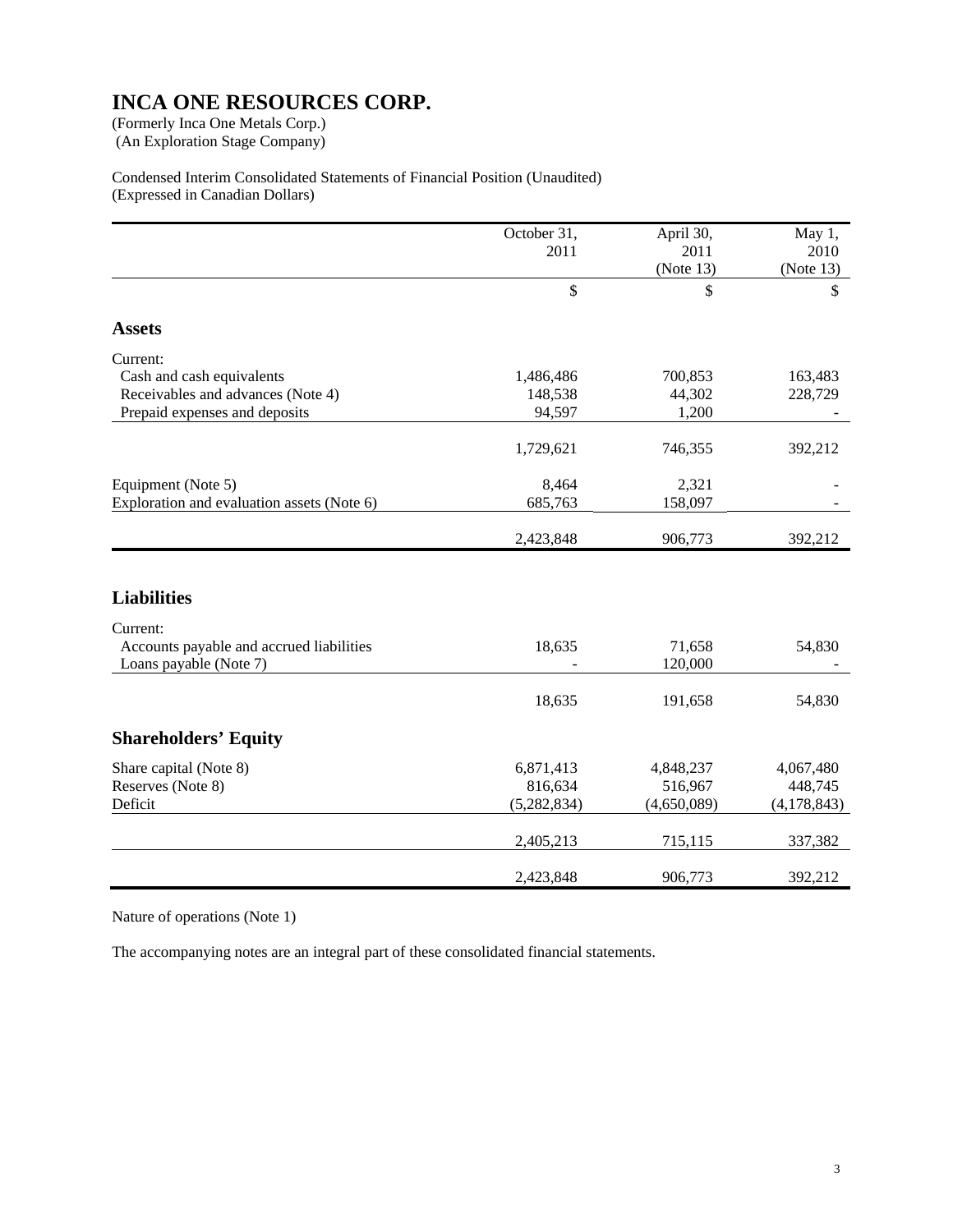(An Exploration Stage Company)

Condensed Interim Consolidated Statements of Loss and Comprehensive Loss (Unaudited) (Expressed in Canadian Dollars)

|                                                 | Three months ended October 31, |           |            | Six months ended October 31, |
|-------------------------------------------------|--------------------------------|-----------|------------|------------------------------|
|                                                 | 2011                           | 2010      | 2011       | 2010                         |
|                                                 | \$                             | \$        | \$         | \$                           |
| Expenses:                                       |                                |           |            |                              |
| Consulting and management fees                  | 55,820                         | 14,745    | 99,010     | 22,245                       |
| Depreciation                                    | 431                            | 205       | 639        | 205                          |
| Office, rent and administration                 | 29,879                         | 10,100    | 53,822     | 14,161                       |
| Professional fees                               | 20,875                         | 775       | 37,513     | 9,538                        |
| <b>Regulatory fees</b>                          | 5,079                          | 6,956     | 7,983      | 10,406                       |
| Share-based payments (Note $8(e)$ )             | 78,392                         | 27,739    | 299,636    | 27,739                       |
| Transfer agent and shareholder information      | 2,567                          | 3,126     | 9,072      | 6,324                        |
| Travel, advertising and promotion               | 55,311                         | 4,861     | 129,492    | 5,811                        |
|                                                 | 248,354                        | 68,507    | 637,167    | 96,429                       |
| Loss before other items                         | (248, 354)                     | (68, 507) | (637, 167) | (96, 429)                    |
| Other items:                                    |                                |           |            |                              |
| Foreign exchange gain                           | 1,825                          |           | 1,825      |                              |
| Finance and other costs (Note 7)                | (558)                          | (3,721)   | (2,541)    | (3,528)                      |
| Interest income                                 | 4,049                          | 182       | 5,138      | 182                          |
|                                                 | 5,316                          | (3,089)   | 4,422      | (3,346)                      |
| Loss for the period                             | (243,038)                      | (71, 596) | (632,745)  | (99, 775)                    |
| Other comprehensive income (loss):              |                                |           |            |                              |
| Cumulative translation adjustment               | 31                             |           | 31         |                              |
| Loss and comprehensive loss for the period      | (243,007)                      | (71, 596) | (632, 714) | (99, 775)                    |
| Basic and diluted loss per share (Note $8(g)$ ) | (0.01)                         | (0.01)    | (0.03)     | (0.01)                       |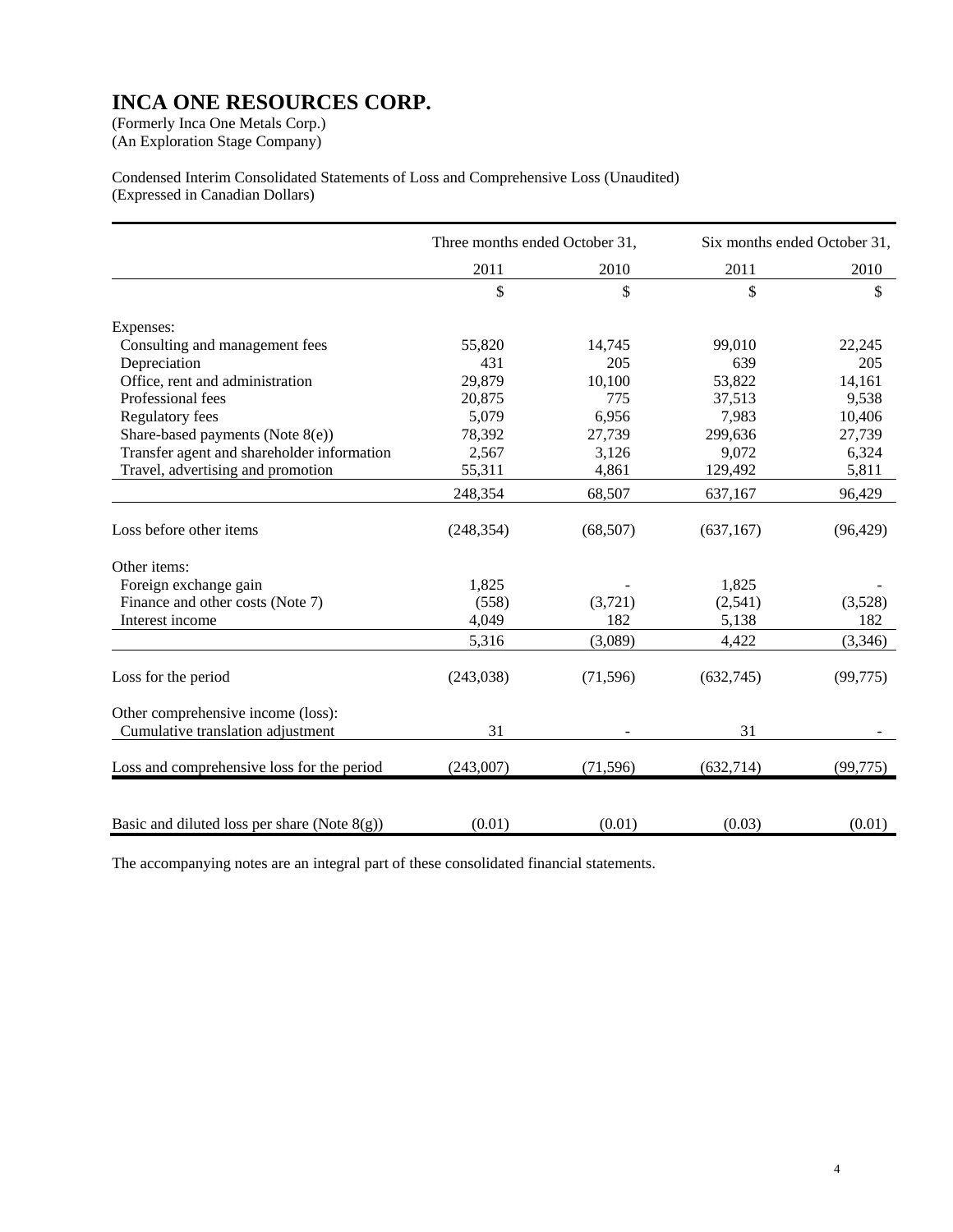### **INCA ONE RESOURCES CORP.**

(Formerly Inca One Metals Corp.) (An Exploration Stage Company)

Condensed Interim Consolidated Statements of Changes in Equity (Unaudited) (Expressed in Canadian Dollars)

|                                                                | Share Capital            |            |                    |                          | Reserves                           |        |                    | Deficit     | Total                   |
|----------------------------------------------------------------|--------------------------|------------|--------------------|--------------------------|------------------------------------|--------|--------------------|-------------|-------------------------|
|                                                                | Common shares            | Amount     | Stock<br>options   | Warrants                 | Foreign<br>currency<br>translation | Other  | Total              |             | shareholders'<br>equity |
|                                                                | #                        | \$         | $\mathbf{\hat{S}}$ | $\mathsf{\$}$            | $\mathsf{\$}$                      | \$     | $\mathbf{\hat{S}}$ | \$          | \$                      |
| Balance, May 1, 2010                                           | 9,619,039                | 4,067,480  | 88,600             | 360,145                  |                                    |        | 448,745            | (4,178,843) | 337,382                 |
| Comprehensive loss for the period                              |                          |            |                    |                          |                                    |        |                    | (99, 775)   | (99,775)                |
| Private placement                                              | 805,001                  | 72,450     |                    |                          |                                    |        |                    |             | 72,450                  |
| Share issuance costs                                           | $\sim$                   | (19, 147)  |                    |                          |                                    |        |                    |             | (19, 147)               |
| Finder's fees                                                  | 80,500                   | 7,245      |                    |                          |                                    |        |                    |             | 7,245                   |
| Exercise of warrants                                           | 150,000                  | 18,750     |                    |                          |                                    |        |                    |             | 18,750                  |
| Escrow shares cancellation                                     | (109, 245)               | (42, 931)  |                    |                          |                                    | 42,931 | 42,931             |             | $\overline{a}$          |
| Share-based payments                                           |                          | $\sim$     | 27,739             |                          |                                    |        | 27,739             |             | 27,739                  |
| Balance, October 31, 2010                                      | 10,545,295               | 4,103,847  | 116,339            | 360,145                  |                                    | 42,931 | 519,415            | (4,278,618) | 344,644                 |
| Comprehensive loss for the period                              | $\overline{\phantom{a}}$ |            |                    |                          |                                    |        |                    | (371, 471)  | (371, 471)              |
| Exercise of warrants                                           | 5,914,412                | 739,302    |                    |                          |                                    |        |                    |             | 739,302                 |
| Exercise of options<br>Fair value of stock options transferred | 12,000                   | 2,640      |                    |                          |                                    |        |                    |             | 2,640                   |
| to share capital upon exercise                                 |                          | 2,448      | (2, 448)           | $\overline{\phantom{a}}$ |                                    | ۰      | (2, 448)           |             |                         |
| Balance, April 30, 2011                                        | 16,471,707               | 4,848,237  | 113,891            | 360,145                  |                                    | 42,931 | 516,967            | (4,650,089) | 715,115                 |
| Comprehensive loss for the period                              |                          |            |                    |                          | 31                                 |        | 31                 | (632,745)   | (632, 714)              |
| Private placement                                              | 5,000,000                | 2,000,000  |                    |                          |                                    |        |                    |             | 2,000,000               |
| Share issuance costs<br>Share issued for exploration and       |                          | (183, 582) |                    |                          |                                    |        |                    |             | (183, 582)              |
| evaluation assets                                              | 200,000                  | 74,000     |                    |                          |                                    |        |                    |             | 74,000                  |
| Finder's fees                                                  | 97,750                   | 38,800     |                    |                          |                                    |        |                    |             | 38,800                  |
| Exercise of warrants                                           | 751,667                  | 93,958     |                    |                          |                                    |        |                    |             | 93,958                  |
| Share-based payments                                           |                          |            | 299,636            |                          |                                    |        | 299,636            |             | 299,636                 |
| Balance, October 31, 2011                                      | 22,521,124               | 6,871,413  | 413,527            | 360,145                  | 31                                 | 42,931 | 816,634            | (5,282,834) | 2,405,213               |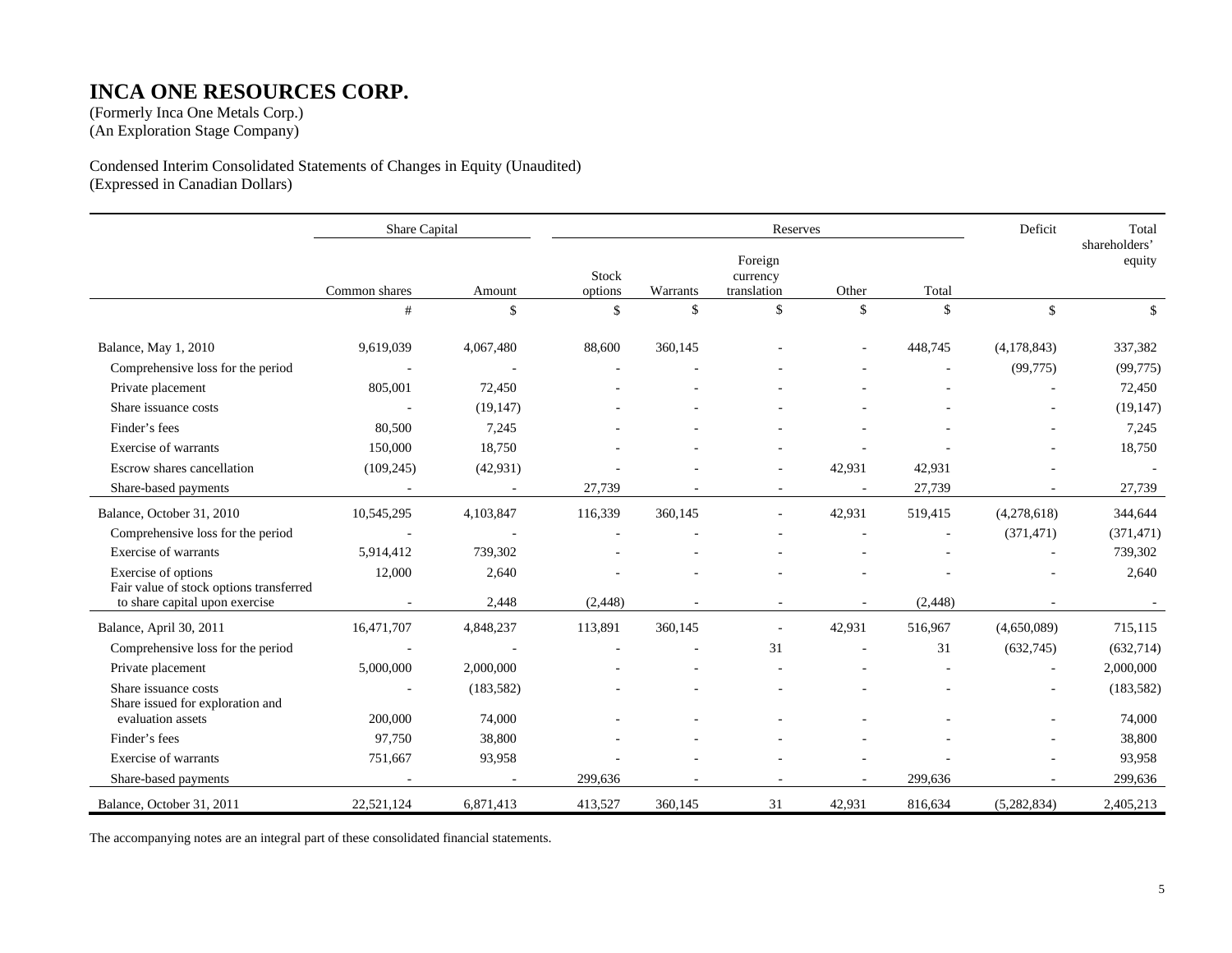(An Exploration Stage Company)

### Condensed Interim Consolidated Statements of Cash Flows (Unaudited) (Expressed in Canadian Dollars)

|                                                                            | Three months ended October 31, |           | Six months ended October 31, |            |
|----------------------------------------------------------------------------|--------------------------------|-----------|------------------------------|------------|
|                                                                            | 2011                           | 2010      | 2011                         | 2010       |
|                                                                            | \$                             | \$        | \$                           | \$         |
| Cash was provided by (used in):                                            |                                |           |                              |            |
| Operating activities:                                                      |                                |           |                              |            |
| Loss for the period                                                        | (243,038)                      | (71, 596) | (632,745)                    | (99, 775)  |
| Adjustments for:                                                           |                                |           |                              |            |
| Depreciation                                                               | 431                            | 205       | 639                          | 205        |
| Foreign exchange gain                                                      | 31                             |           | 31                           |            |
| Share-based payments                                                       | 78,392                         | 27,739    | 299,636                      | 27,739     |
| Changes in non-cash working capital<br>accounts:                           |                                |           |                              |            |
| Receivables and advances                                                   | 118,157                        | (10,231)  | (105, 835)                   | (14,609)   |
| Prepaid expenses and deposits                                              | 29,133                         | 3,696     | (93, 397)                    | (1,200)    |
| Accounts payable and accrued liabilities                                   | (39,906)                       | (47, 992) | (53, 023)                    | (51, 598)  |
|                                                                            | (56, 800)                      | (98, 179) | (584, 694)                   | (139, 238) |
| Financing activities:                                                      |                                |           |                              |            |
| Loans payable                                                              |                                | 120,000   | (120,000)                    | 120,000    |
| Proceeds on issuance of securities                                         |                                | 18,750    | 1,947,075                    | 297,588    |
|                                                                            | $\sim$                         | 138,750   | 1,827,075                    | 417,588    |
|                                                                            |                                |           |                              |            |
| Investing activities:                                                      |                                |           |                              |            |
| Deferred costs                                                             |                                | 10,545    |                              |            |
| Purchase of equipment                                                      | (5,872)                        | (2,731)   | (6,782)                      | (2,731)    |
| Exploration and evaluation assets                                          | (281, 653)                     | (63, 557) | (449, 966)                   | (63, 557)  |
|                                                                            | (287, 525)                     | (55, 743) | (456, 748)                   | (66, 288)  |
| Decrease (increase) in cash and cash                                       |                                |           |                              |            |
| equivalents                                                                | (344, 325)                     | (15, 172) | 785,633                      | 212,062    |
|                                                                            |                                |           |                              |            |
| Cash and cash equivalents, beginning of                                    |                                |           |                              |            |
| period                                                                     | 1,830,811                      | 390,717   | 700,853                      | 163,483    |
| Cash and cash equivalents, end of period                                   | 1,486,486                      | 375,545   | 1,486,486                    | 375,545    |
|                                                                            |                                |           |                              |            |
| Supplementary information:<br>Non-cash financing and investing activities: |                                |           |                              |            |
| Shares issued for finder's fees (Notes 6(a)                                |                                |           |                              |            |
| and $8(c)$ )                                                               | 3,700                          |           | 38,800                       | 7,245      |
| Shares issued for exploration and                                          |                                |           |                              |            |
| evaluation assets (Note $6(a)$ )                                           | 74,000                         |           | 74,000                       |            |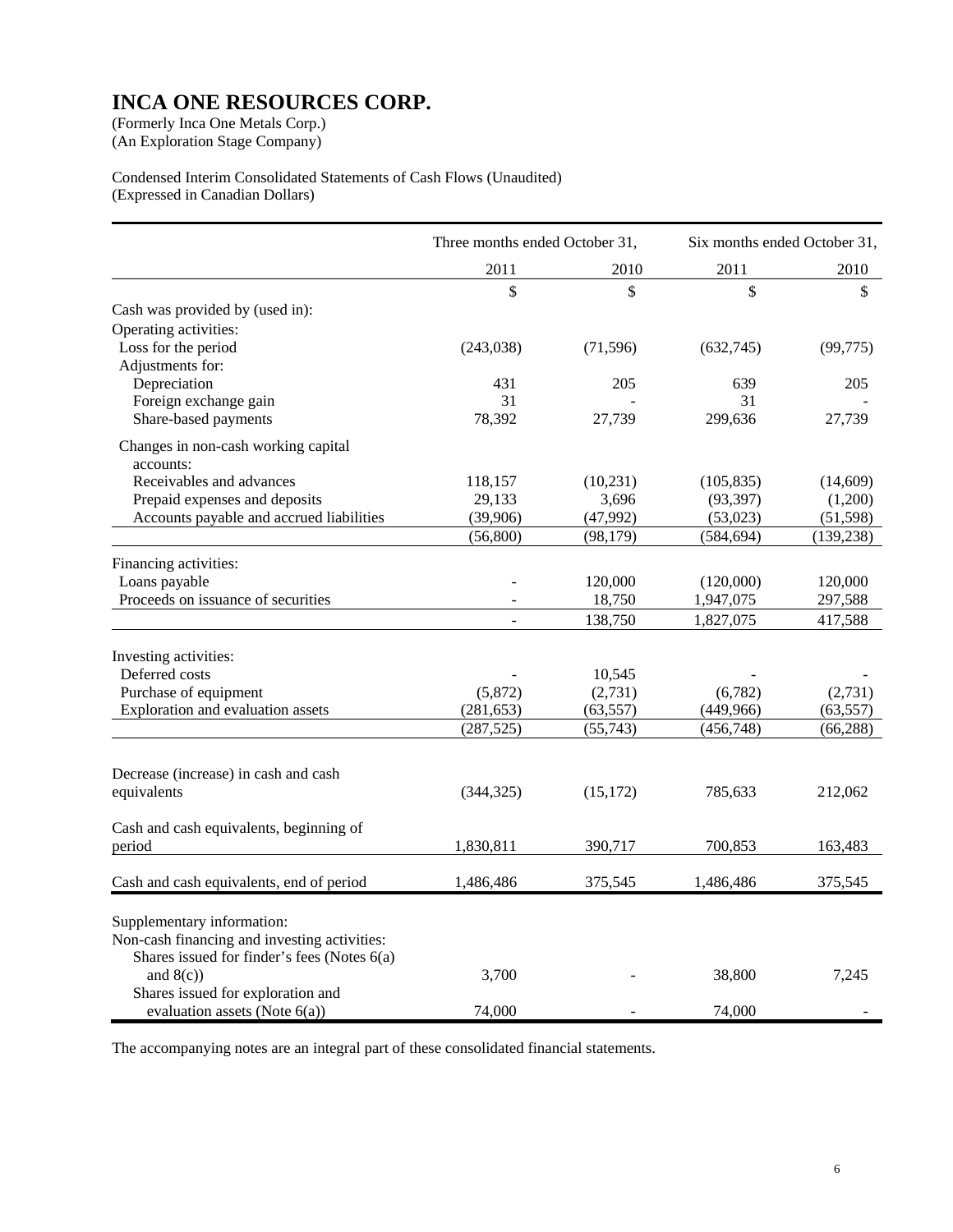(An Exploration Stage Company)

Notes to the Condensed Interim Consolidated Financial Statements (Unaudited) (Expressed in Canadian Dollars) Three and Six Months ended October 31, 2011 and 2010

### **NOTE 1 – NATURE OF OPERATIONS**

Inca One Resources Corp. (the "Company") was incorporated under the laws of Canada on November 9, 2005. On November 25, 2009, the Company consolidated its capital stock on a ten-for-one basis. All share and per share information contained in these financial statements reflect the post-consolidated share numbers. On May 11, 2011, the Company changed its name from SUB Capital Inc. to Inca One Metals Corp. and on October 26, 2011, to Inca One Resources Corp. The Company's shares are traded on the TSX Venture Exchange ("Exchange") under the symbol "IO".

Effective September 5, 2008, the Company was designated as inactive and its listing was transferred to the NEX ("NEX") Board of the TSX Venture Exchange ("Exchange"). On June 25, 2010, the Company entered into an option agreement (Note 6(b)) for an asset acquisition and this transaction constituted the Company's Change of Business under the policies of the Exchange. On September 23, 2010, the Company received Exchange acceptance of its Change of Business and effective September 24, 2010, the Company's listing was transferred from the NEX to Tier 2 of the Exchange.

The head office and principal address of the Company are located at Suite 507 – 700 West Pender Street, Vancouver, BC, Canada, V6C 1G8. The Company's records office and registered office address is located at Suite 300 - 576 Seymour Street, Vancouver, British Columbia, Canada, V6B 3K1.

The Company is in the process of exploring its resource properties and has not yet determined whether these properties contain reserves that are economically recoverable. The Company's ability to continue as a going concern and the recoverability of the amounts capitalized for resource properties and related deferred exploration expenditures are dependent upon the ability of the Company to raise additional financing in order to complete the acquisition, exploration and development of its resource properties, the discovery of economically recoverable reserves, the attainment of future profitable production or proceeds from disposition of the Company's resource properties. The outcome of these matters cannot be predicted at this time.

The Company has a history of losses with no operating revenue, other than interest income and had working capital at October 31, 2011 of \$1,710,986 (April 30, 2011 - \$554,697). Management has estimated that the Company will have adequate funds from existing working capital to meet corporate, administrative and other obligations over the next twelve months. The Company will be required to raise additional capital in order to meet its option payments and incur expenditures to maintain its option to acquire an interest in the Las Huaquillas property and to fund working capital requirements in the long term. However, there can be no assurance that the Company will be able to obtain additional financial resources necessary and/or achieve profitability or positive cash flows. These financial statements do not give effect to adjustments that would be necessary should the Company be unable to continue as a going concern and, therefore, be required to realize its assets and liquidate its liabilities and commitments in other than the normal course of operations, and at amounts different from those in the accompanying financial statements.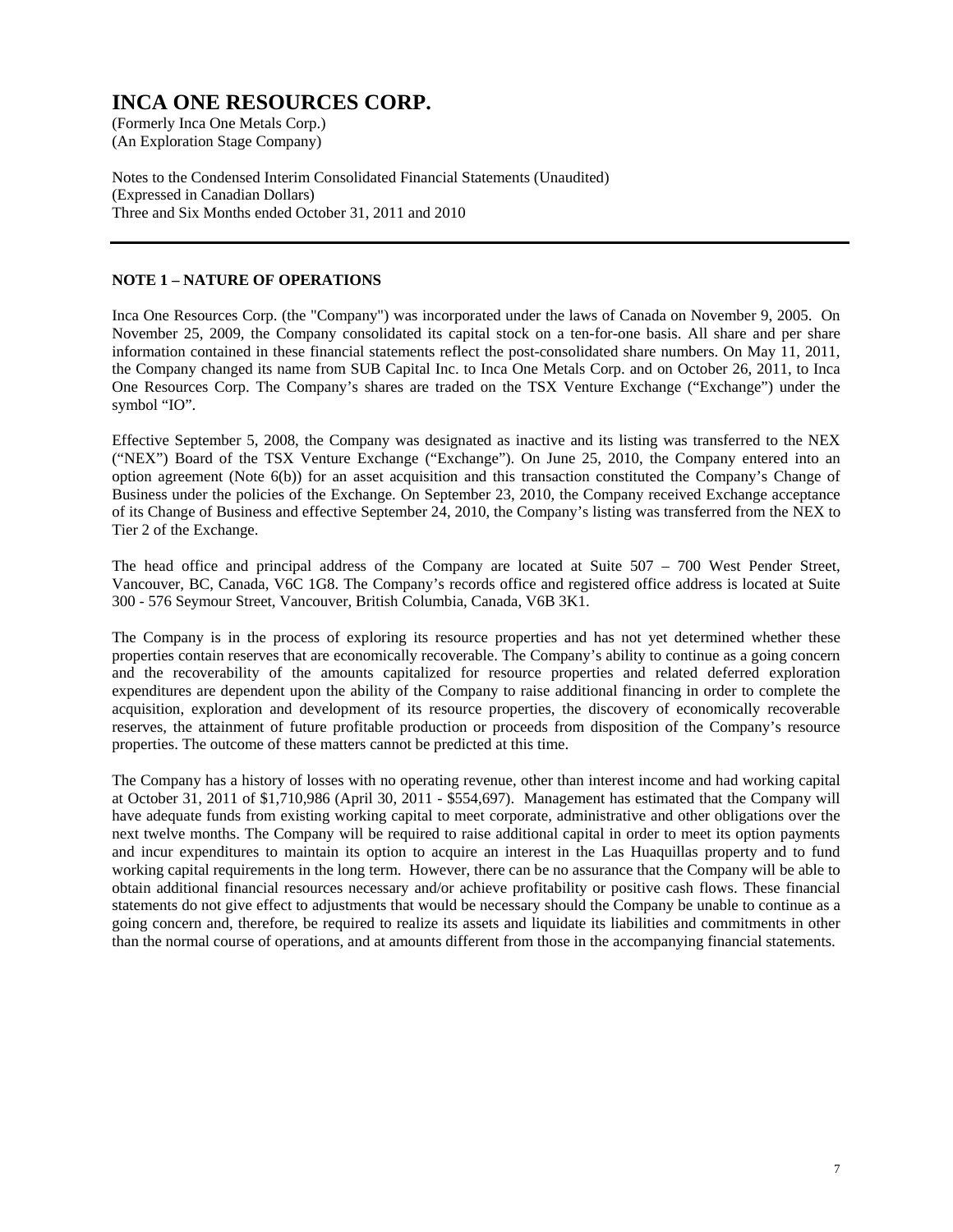(An Exploration Stage Company)

Notes to the Condensed Interim Consolidated Financial Statements (Unaudited) (Expressed in Canadian Dollars) Three and Six Months ended October 31, 2011 and 2010

### **NOTE 2 – SIGNIFICANT ACCOUNTING POLICIES**

The financial statements were authorized for issue on December 29, 2011 by the Directors of the Company. The accounting policies set out below have been applied consistently to all periods presented in these financial statements.

(a) Statement of compliance and adoption of International Financial Reporting Standards ("IFRS")

 The condensed interim consolidated financial statements of the Company have been prepared in accordance with International Accounting Standards ("IAS") 34, "Interim Financial Reporting" and IFRS 1, "First time adoption of International Financial Reporting Standards ("IFRS")" using accounting policies consistent with IFRS as issued by the International Accounting Standards Board ("IASB") and interpretations issued by the IFRS Interpretations Committee ("IFRIC").

 The condensed interim consolidated financial statements do not include all of the information required for full annual financial statements and should be read in conjunction with the audited annual financial statements of the Company as at and for the year ended April 30, 2011 prepared in accordance with Canadian Generally Accepted Accounting Principles ("GAAP"). The basis of presentation of these condensed interim consolidated financial statements is different to that of the Company's most recent annual financial statements due to the first time adoption of IFRS.

 The impact of the conversion from GAAP to IFRS is explained in note 13. Note 13 includes reconciliations of the Company's condensed interim consolidated statements of financial position for comparative periods prepared in accordance with GAAP as previously reported to those prepared and reported in these unaudited condensed interim consolidated financial statements in accordance with IFRS.

(b) Basis of presentation and consolidation

 The condensed interim consolidated financial statements are presented in Canadian dollars unless otherwise noted. The condensed interim consolidated financial statements include the accounts of the Company and its wholly owned subsidiary, Inca One Metals S.A., incorporated in Peru. All intercompany balances and transactions have been eliminated on consolidation.

 The condensed interim consolidated financial statements of the Company have been prepared on the historical cost basis except for certain financial instruments which are measured at fair value as explained in note  $2(m)$ .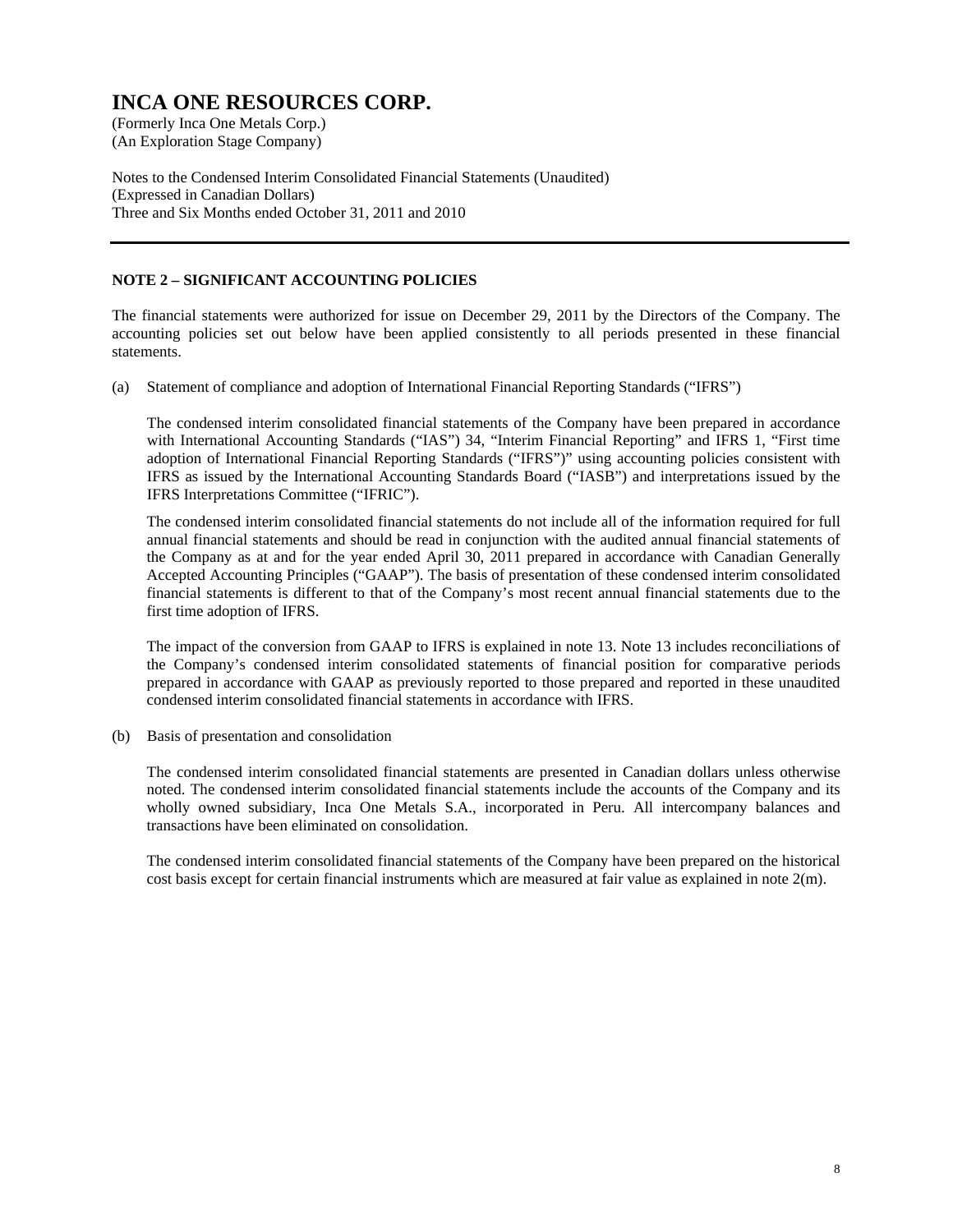(An Exploration Stage Company)

Notes to the Condensed Interim Consolidated Financial Statements (Unaudited) (Expressed in Canadian Dollars) Three and Six Months ended October 31, 2011 and 2010

### **NOTE 2 – SIGNIFICANT ACCOUNTING POLICIES - continued**

(c) Use of estimates and judgments

 The preparation of the Company's consolidated financial statements in conformity with IFRS requires management to make judgments, estimates and assumptions that affect the reported amounts of assets, liabilities and contingent liabilities at the date of the consolidated financial statements and reported amounts of revenues and expenses during the reporting period. Estimates and assumptions are continuously evaluated and are based on management's experience and other factors, including expectations of future events that are believed to be reasonable under the circumstances. However, actual outcomes can differ from these estimates. Revisions to accounting estimates are recognized in the period in which the estimates are revised and in any future periods affected.

 Areas requiring a significant degree of estimation and judgment relate to the recoverability of the carrying value of exploration and evaluation assets, fair value measurements for financial instruments and share-based payments and other equity-based payments and the estimated useful life and recoverability of equipment. Actual results may differ from those estimates and judgments.

- (d) Functional and presentation of foreign currency
	- (i) Functional and presentation currency

Items included in the financial statements of the Company's subsidiary are measured using the currency of the primary economic environment in which the entity operates ("the functional currency").

The condensed interim consolidated financial statements are presented in Canadian dollars.

(ii) Transactions and balances

Foreign currency transactions are translated into the functional currency using the exchange rates prevailing at the date of transaction. Foreign currency gains and losses resulting from the settlement of such transactions and from the translation at period end exchange rates of monetary assets and liabilities denominated in foreign currencies are included in profit and loss.

(iii) Subsidiaries

The results and financial position of subsidiaries that have a functional currency different from the presentation currency are translated into the presentation currency as follows:

- Assets and liabilities are translated at the closing rate at the reporting date;
- Income and expenses for each income statement are translated at average exchange rates for the period; and
- All resulting exchange differences are recognized in other comprehensive income as cumulative translation adjustments

On consolidation, exchange differences arising from the translation of the net investment in foreign entities are taken to the foreign currency translation reserve. When a foreign operation is sold, such exchange differences are recognised in the income statement as part of the gain or loss on sale.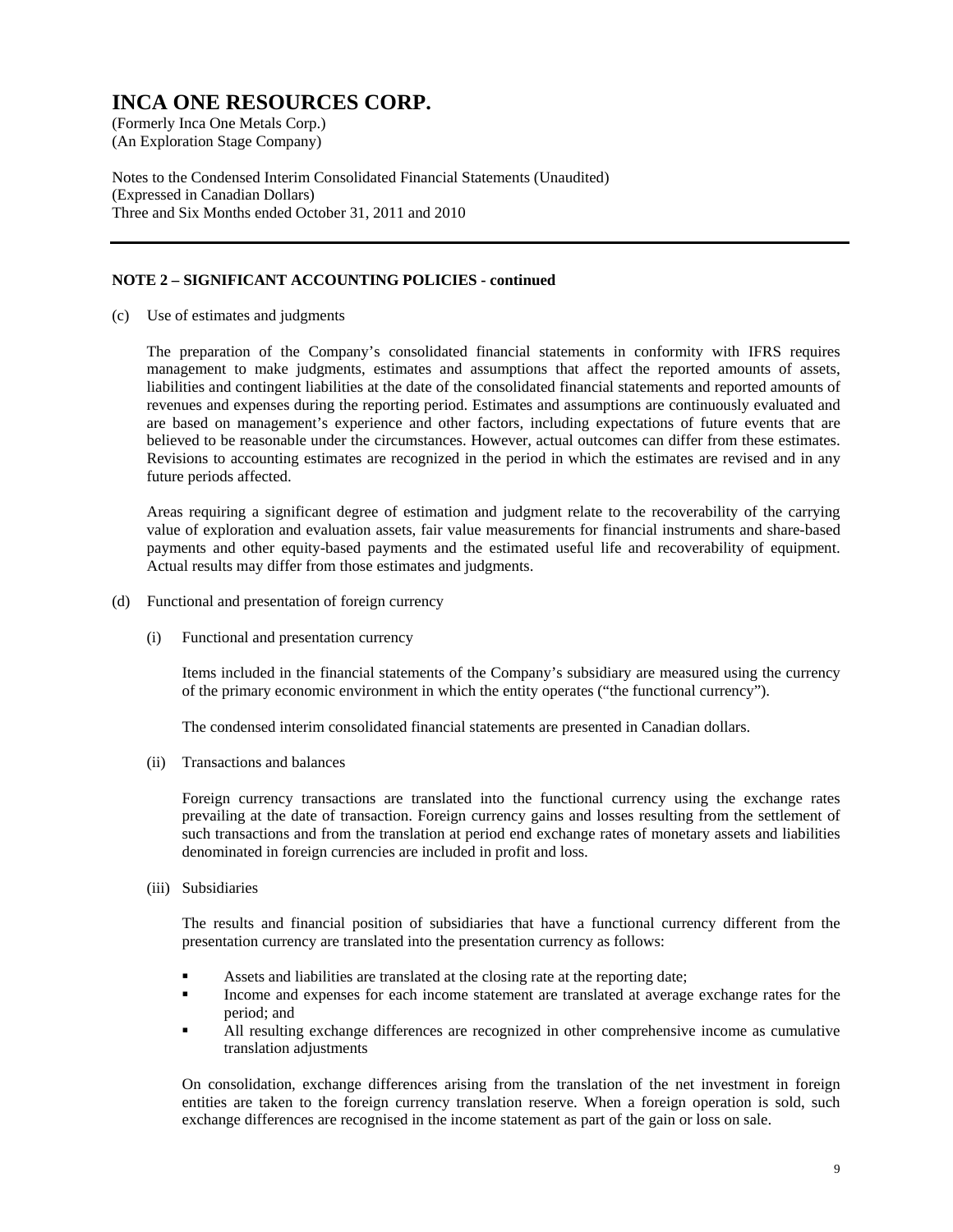(An Exploration Stage Company)

Notes to the Condensed Interim Consolidated Financial Statements (Unaudited) (Expressed in Canadian Dollars) Three and Six Months ended October 31, 2011 and 2010

### **NOTE 2 – SIGNIFICANT ACCOUNTING POLICIES - continued**

(e) Cash and cash equivalents

 Cash and cash equivalents include cash on hand, deposits held at call with banks, other short-term highly liquid investments with original maturities of three months or less.

(f) Equipment

Equipment is carried at cost less accumulated depreciation and accumulated impairment losses. Depreciation is determined at rates which will reduce original cost to estimated residual value over the expected useful life of each asset. The annual rate used to compute depreciation is as follows:

| Computer hardware | declining-balance basis | 30% |
|-------------------|-------------------------|-----|
| Furniture         | declining-balance basis | 20% |

#### (g) Exploration and evaluation assets

These assets relate to mineral rights acquired and exploration and evaluation expenditures capitalized in respect of projects that are in the exploration or pre-development stage.

Once a right to explore a mineral property has been secured, exploration and evaluation expenditures are capitalized and include the costs of acquiring licenses, costs associated with exploration and evaluation activity, and the fair value (at acquisition date) of exploration and evaluation assets acquired in a business combination. Costs incurred before the Company has obtained the legal rights to explore a mineral property are expensed as incurred.

Government tax credits received are recorded as a reduction to the cumulative costs incurred and capitalized on the related property.

Once the technical feasibility and commercial viability of the extraction of mineral resources in an area of interest are demonstrable, exploration and evaluation assets attributable to that mineral property are first tested for impairment and then reclassified to mining property and development assets within property, plant and equipment.

Recoverability of the carrying amount of any exploration and evaluation assets is dependent on successful development and commercial exploitation, or alternatively, sale of the respective mineral properties.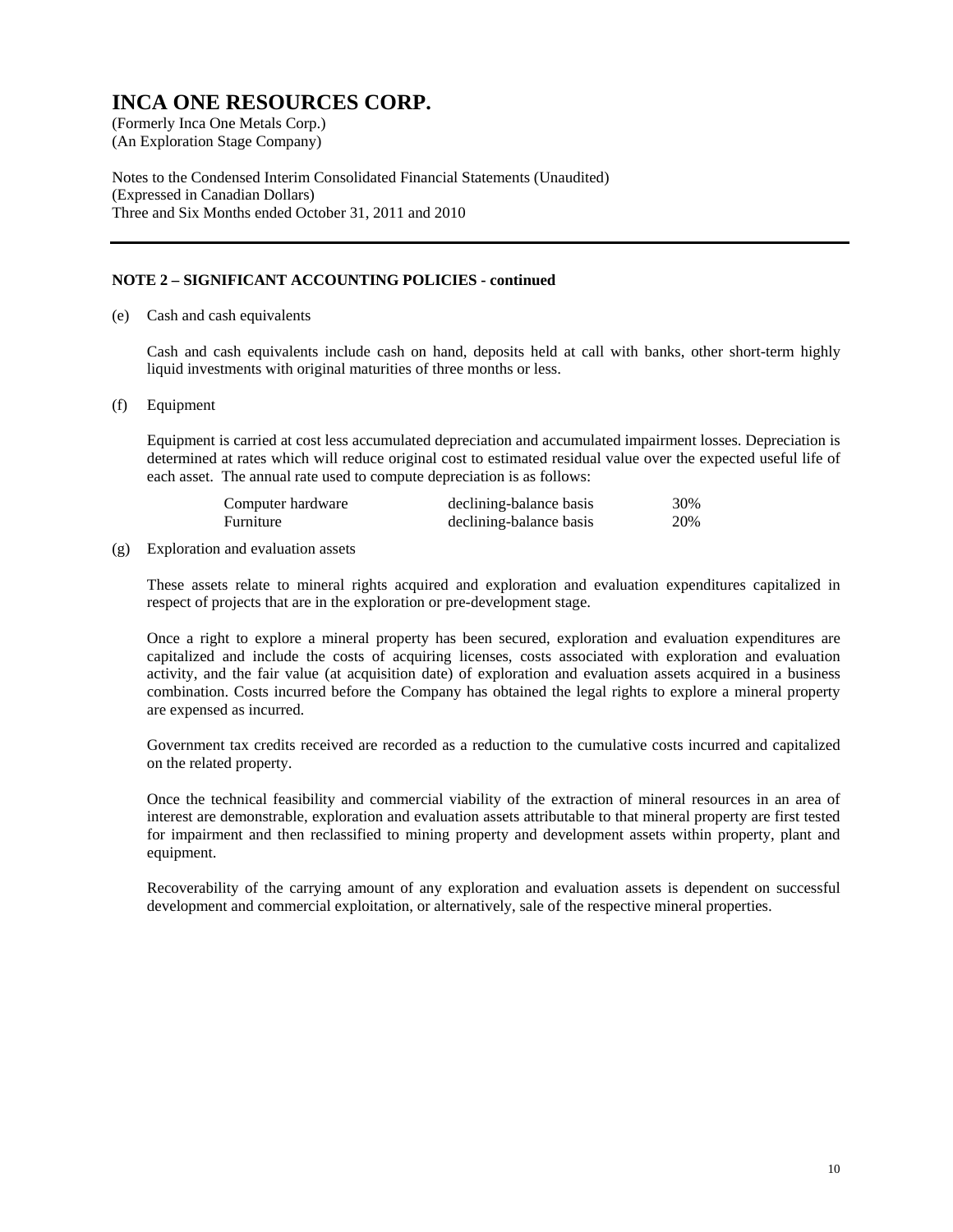(An Exploration Stage Company)

Notes to the Condensed Interim Consolidated Financial Statements (Unaudited) (Expressed in Canadian Dollars) Three and Six Months ended October 31, 2011 and 2010

### **NOTE 2 – SIGNIFICANT ACCOUNTING POLICIES – continued**

(h) Impairment of non-financial assets

The carrying amount of the Company's non-financial assets (which include equipment and exploration and evaluation assets) is reviewed at each reporting date to determine whether there is any indication of impairment. If such indication exists, the recoverable amount of the asset is estimated in order to determine the extent of the impairment loss. An impairment loss is recognized whenever the carrying amount of an asset or its cash generating unit exceeds its recoverable amount. Impairment losses are recognized in the statement of income and comprehensive income.

The recoverable amount of assets is the greater of an asset's fair value less cost to sell and value in use. In assessing value in use, the estimated future cash flows are discounted to their present value using a pre-tax discount rate that reflects the current market assessments of the time value of money and the risks specific to the asset. For an asset that does not generate cash inflows largely independent of those from other assets, the recoverable amount is determined for the cash-generating unit to which the asset belongs.

An impairment loss is only reversed if there is an indication that the impairment loss may no longer exist and there has been a change in the estimates used to determine the recoverable amount, however, not to an amount higher than the carrying amount that would have been determined had no impairment loss been recognized in previous years.

Assets that have an indefinite useful life are not subject to amortization and are tested annually for impairment.

(i) Decommissioning obligation

The liability for a decommissioning obligation, such as site reclamation costs, is recorded when a legal or constructive obligation exists and is recognized in the period in which it is incurred. The Company records the estimated present value of future cash flows associated with site reclamation as a liability when the liability is incurred and increases the carrying value of the related assets for that amount. Subsequently, these capitalized decommissioning costs will be amortized to expense over the life of the related assets using the units-ofproduction method. The liability is accreted to reflect the passage of time and adjusted to reflect changes in the timing and amount of estimated future cash flows.

As at October 31, 2011, April 30, 2011 and May 1, 2010, the Company has not commenced exploration work on its resource property.

### (j) Share capital

Incremental costs directly attributable to the issuance of common shares are recognized as a deduction from equity. The proceeds from the exercise of stock options or warrants together with amounts previously recorded over the vesting periods are recorded as share capital. Share capital issued for non-monetary consideration is recorded at an amount based on fair value on the date of issue.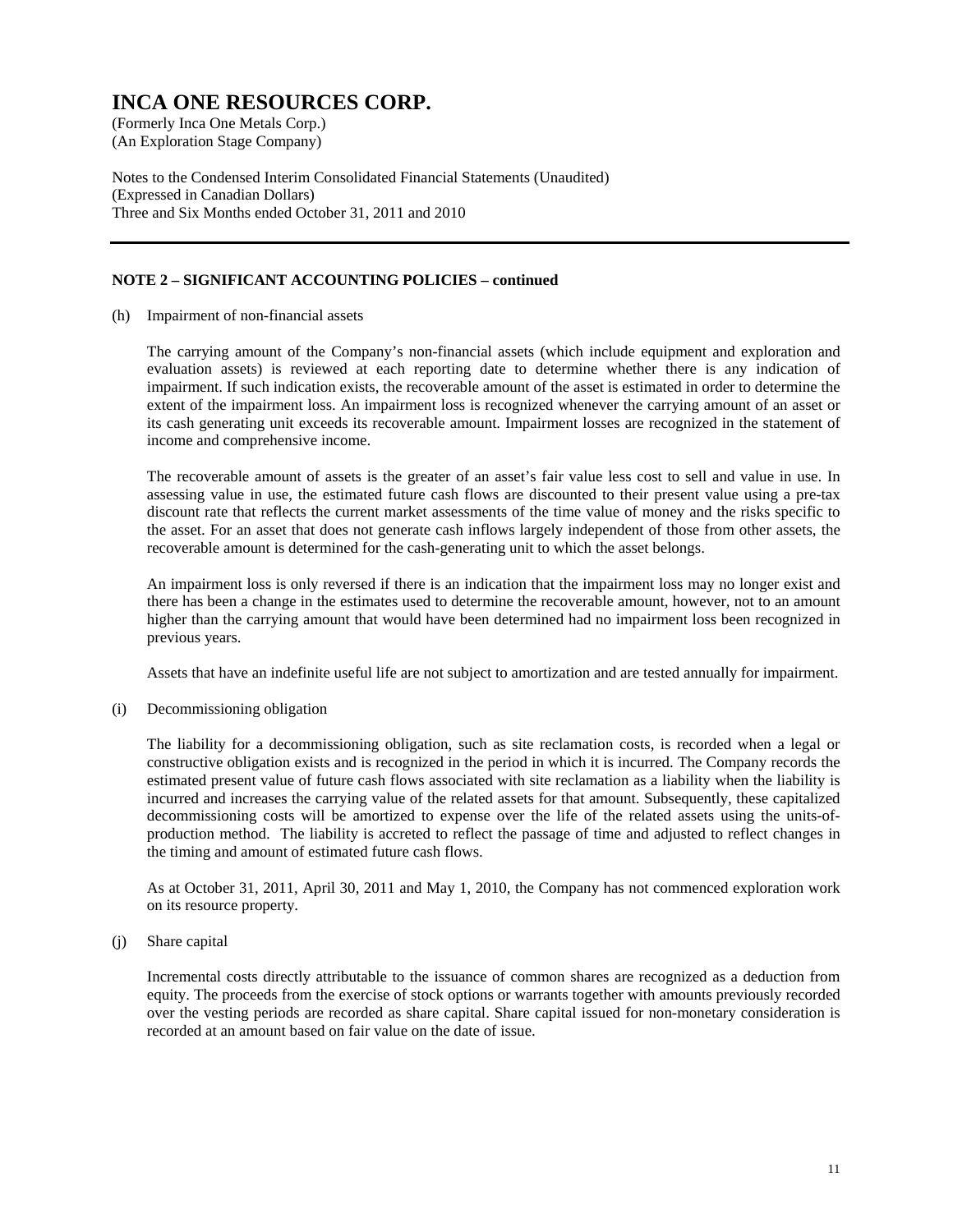(An Exploration Stage Company)

Notes to the Condensed Interim Consolidated Financial Statements (Unaudited) (Expressed in Canadian Dollars) Three and Six Months ended October 31, 2011 and 2010

#### **NOTE 2 – SIGNIFICANT ACCOUNTING POLICIES – continued**

(k) Share-based payments

The Company operates an employee stock option plan. Share-based payments to employees are measured at the fair value of the instruments issued and amortized over the vesting periods. Share-based payments to nonemployees are measured at the fair value of goods or services received or the fair value of the equity instruments issued, if it is determined the fair value of the goods or services cannot be reliably measured, and are recorded at the date the goods or services are received. The corresponding amount is recorded to the option reserve. The fair value of options is determined using a Black–Scholes pricing model which incorporates all market vesting conditions. The number of shares and options expected to vest is reviewed and adjusted at the end of each reporting period such that the amount recognized for services received as consideration for the equity instruments granted shall be based on the number of equity instruments that eventually vest.

(l) Loss per share

The Company calculates basic loss per share using the weighted average number of common shares outstanding during the period. Diluted loss per share is calculated by adjusting the weighted average number of common shares outstanding by an amount that assumes that the proceeds to be received on the exercise of dilutive stock options and warrants are applied to repurchase common shares at the average market price for the period in calculating the net dilution impact. Stock options and warrants are dilutive when the Company has income from continuing operations and the average market price of the common shares during the period exceeds the exercise price of the options and warrants.

As the Company reported losses for the six months ended October 31, 2011 and 2010, basic loss per share is equal to dilutive loss per share for the periods presented.

(m) Financial instruments

The Company classifies its financial instruments in the following categories: at fair value through profit or loss, loans and receivables, held-to-maturity investments, available-for-sale and financial liabilities. The classification depends on the purpose for which the financial instruments were acquired. Management determines the classification of its financial instruments at initial recognition. The classification and measurement of the Company's financial instruments are disclosed in note 11 to these condensed interim consolidated financial statements.

Financial assets are classified at fair value through profit or loss when they are either held for trading in the near future or are designated as such upon initial recognition. They are initially and subsequently recorded at fair value and changes in fair value are recognized in profit or loss for the period.

Loans and receivables are non-derivative financial assets with fixed or determinable payments that are not quoted in an active market and such assets are recognized initially at fair value and subsequently on an amortized cost basis using the effective interest method, less any impairment losses. Loans and receivables are included in current assets, except for maturities greater than 12 months after the end of the reporting period, which are classified as non-current assets.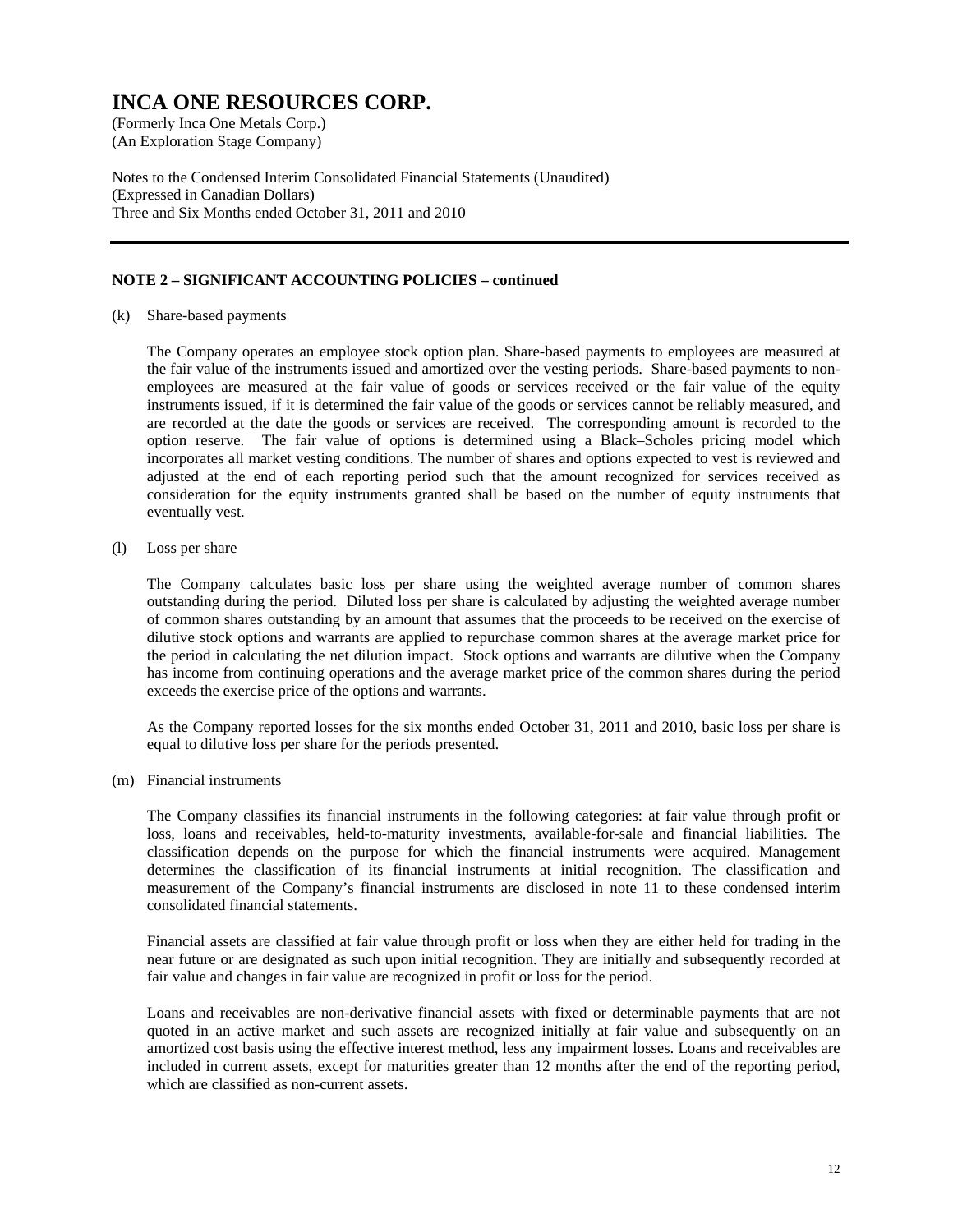(An Exploration Stage Company)

Notes to the Condensed Interim Consolidated Financial Statements (Unaudited) (Expressed in Canadian Dollars) Three and Six Months ended October 31, 2011 and 2010

### **NOTE 2 – SIGNIFICANT ACCOUNTING POLICIES – continued**

(m) Financial instruments - continued

Held-to-maturity investments are non-derivative financial assets that have fixed maturities and fixed or determinable payments, and it is the Company's intention to hold these investments to maturity. They are initially recorded at fair value and subsequently measured at amortized cost. Held-to-maturity investments are included in non-current assets, except for those which are expected to mature within 12 months after the end of the reporting period.

Available-for-sale financial assets are non-derivative financial assets that are designated as available-for-sale or are not suitable to be classified as financial assets at fair value through profit or loss, loans and receivables or held-to-maturity investments and are subsequently measured at fair value. These are included in current assets. Unrealized gains and losses are recognized in other comprehensive income, except for impairment losses and foreign exchange gains and losses.

Non-derivative financial liabilities (excluding financial guarantees) are recorded at the date of obligation at fair value and are subsequently measured at amortized cost using the effective interest method.

Regular purchases and sales of financial assets are recognized on the trade-date – the date on which the Company commits to purchase the asset.

Financial assets are derecognized when the rights to receive cash flows from the investments have expired or have been transferred and the Company has transferred substantially all risks and rewards of ownership.

At each reporting date, the Company assesses whether there is objective evidence that a financial instrument has been impaired. In the case of available-for-sale financial instruments, a significant and prolonged decline in the value of the instrument is considered to determine whether impairment has arisen.

#### **NOTE 3 – RECENT ACCOUNTING PRONOUNCEMENTS**

The following IFRS standards have been recently issued by the International Accounting Standards Board ("IASB"): Amendments to IFRS 7 Financial Instruments: Disclosures, IFRS 9 Financial Instruments, IFRS 10 Financial Statements and IFRS 13 Fair Value Measurement. The Company is assessing the impact of these new standards, but does not expect them to have a significant effect on the financial statements.

(a) Amendments to IFRS 7, Financial instruments: Disclosures

 IFRS 7 Financial Instruments: Disclosures ("IFRS 7") was amended by the IASB in October 2010 and provides guidance on identifying transfers of financial assets and continuing involvement in transferred assets for disclosure purposes. The amendments introduce new disclosure requirements for transfers of financial assets including disclosures for financial assets that are not derecognized in their entirety, and for financial assets that are derecognized in their entirety but for which continuing involvement is retained. The amendments are effective for annual periods beginning on or after July 1, 2011.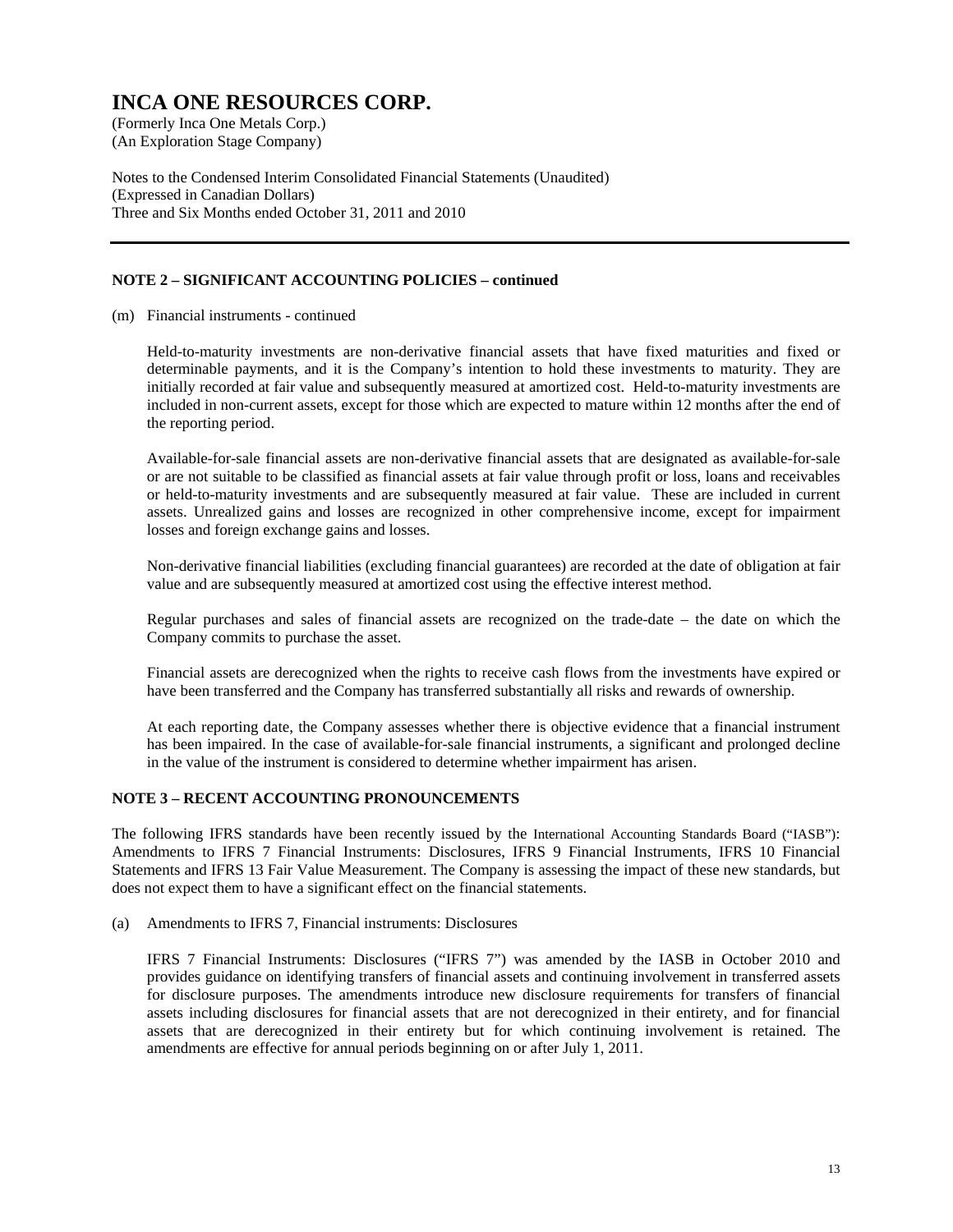(An Exploration Stage Company)

Notes to the Condensed Interim Consolidated Financial Statements (Unaudited) (Expressed in Canadian Dollars) Three and Six Months ended October 31, 2011 and 2010

#### **NOTE 3 – RECENT ACCOUNTING PRONOUNCEMENTS - continued**

(b) IFRS 9, Financial instruments

 IFRS 9, Financial Instruments ("IFRS 9") was issued by the IASB on November 12, 2009, and will replace IAS 39, Financial Instruments: Recognition and Measurement ("IAS 39"). IFRS 9 uses a single approach to determine whether a financial asset is measured at amortized costs or fair value, replacing the multiple rules in IAS 39. The approach in IFRS 9 is based on how an entity manages its financial instruments in the context of its business model and the contractual cash flow characteristics of the financial assets. The new standard also requires a single impairment method to be used, replacing the multiple impairment methods in IAS 39. IFRS 9 is effective for annual periods beginning on or after January 1, 2013. The Company is currently evaluating the impact of IFRS 9 on its financial statements.

(c) IFRS 10, Consolidated Financial statements

 IFRS 10 Financial Statements ("IFRS 10") provides a single model to be applied in the control analysis for all investees, including entities that currently are SPEs in the scope of SIC-12. In addition, the consolidation procedures are carried forward substantially unmodified from IAS 27 (2008). The Company does not expect that the adoption of IFRS 10 will have a material impact on its financial statements.

(d) IFRS 13, Fair value measurement

 IFRS 13, Fair Value Measurement ("IFRS 13") was issued by the IASB on May 12, 2011. The new standard converges IFRS and US GAAP on how to measure fair value and the related fair value disclosures. The new standard creates a single source of guidance for fair value measurements, where fair value is required or permitted under IFRS, by not changing how fair value is used but how it is measured. The focus will be on an exit price. IFRS 13 is effective for annual periods beginning on or after January 1, 2013, with early adoption permitted.

|                                               | October 31,<br>2011 | April 30,<br>2011 | May $1,$<br>2010 |
|-----------------------------------------------|---------------------|-------------------|------------------|
|                                               | \$                  |                   |                  |
| Share subscription receipts in transit (a)    |                     | 1.599             | 218,290          |
| <b>HST</b> recoverable                        | 94,073              | 42,253            | 10,439           |
| Interest receivable                           | 4,830               | 450               |                  |
| Advances to Minera Huaquillas SAC (Note 6(a)) | 45,153              |                   |                  |
| Other receivable                              | 4,482               |                   |                  |
|                                               | 148,538             | 44.302            | 228.729          |

#### **NOTE 4 – RECEIVABLES AND ADVANCES**

As at April 30, 2011, there was a share subscription receipt in transit of \$1,599 from the exercise of 222,222 warrants at \$0.125 per share which was received during the six months ended October 31, 2011.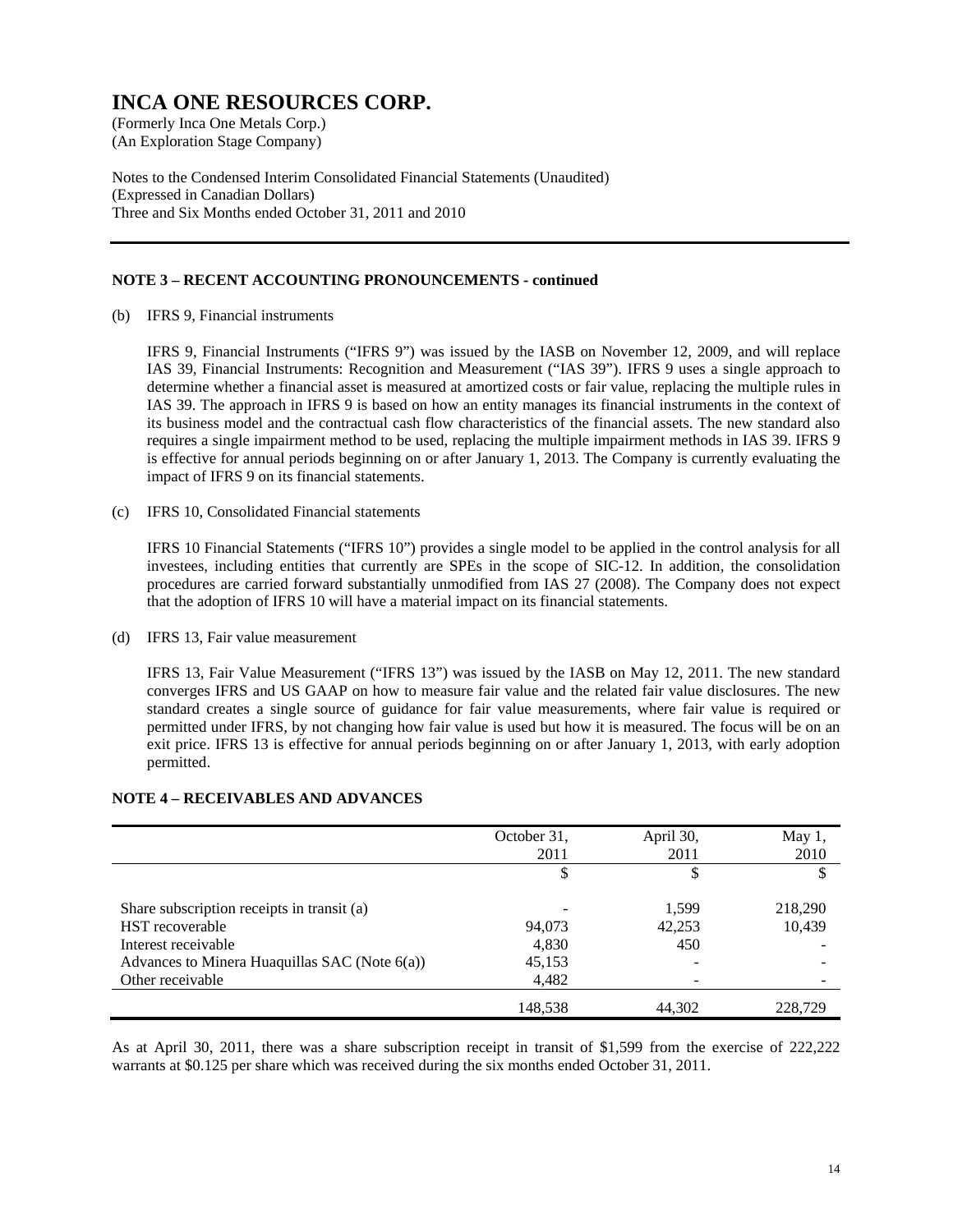(An Exploration Stage Company)

Notes to the Condensed Interim Consolidated Financial Statements (Unaudited) (Expressed in Canadian Dollars) Three and Six Months ended October 31, 2011 and 2010

### **NOTE 4 – RECEIVABLES AND ADVANCES - continued**

On April 28, 2010, the Company issued 2,425,444 common shares at \$0.09 per share pursuant to a private placement which the Company's lawyer was holding against payments in transit of \$218,290, all of which were received during the year ended April 30, 2011.

### **NOTE 5 –EQUIPMENT**

|                          | Computer | Furniture | Total |
|--------------------------|----------|-----------|-------|
| Costs:                   | \$       | \$        | \$    |
| May 1, 2010              |          |           |       |
| April 30, 2011           | 2,731    |           | 2,731 |
| October 31, 2011         | 5,268    | 4,245     | 9,513 |
|                          |          |           |       |
| Depreciation:            |          |           |       |
| May 1, 2010              |          |           |       |
| April 30, 2011           | 410      |           | 410   |
| October 31, 2011         | 907      | 142       | 1,049 |
|                          |          |           |       |
| <b>Carrying amounts:</b> |          |           |       |
| May 1, 2010              |          |           |       |
| April 30, 2011           | 2,321    |           | 2,321 |
| October 31, 2011         | 4,361    | 4,103     | 8,464 |

#### **NOTE 6 – EXPLORATION AND EVALUATION ASSETS**

|                                           | Las Huaquillas<br>project<br>Peru<br>(a) | Thorburn Lake<br>property<br>Canada<br>(b) | Total     |
|-------------------------------------------|------------------------------------------|--------------------------------------------|-----------|
|                                           | \$                                       | \$                                         | \$        |
| Balance, May 1, 2010                      |                                          |                                            |           |
| Acquisition costs:                        |                                          |                                            |           |
| Option payment - cash                     | 74,175                                   | 30,000                                     | 104,175   |
| Others (professional and regulatory fees) | 83,922                                   | 10,545                                     | 94,467    |
| Impairment of resource property           |                                          | (40, 545)                                  | (40, 545) |
| Balance, April 30, 2011, carried forward  | 158,097                                  |                                            | 158,097   |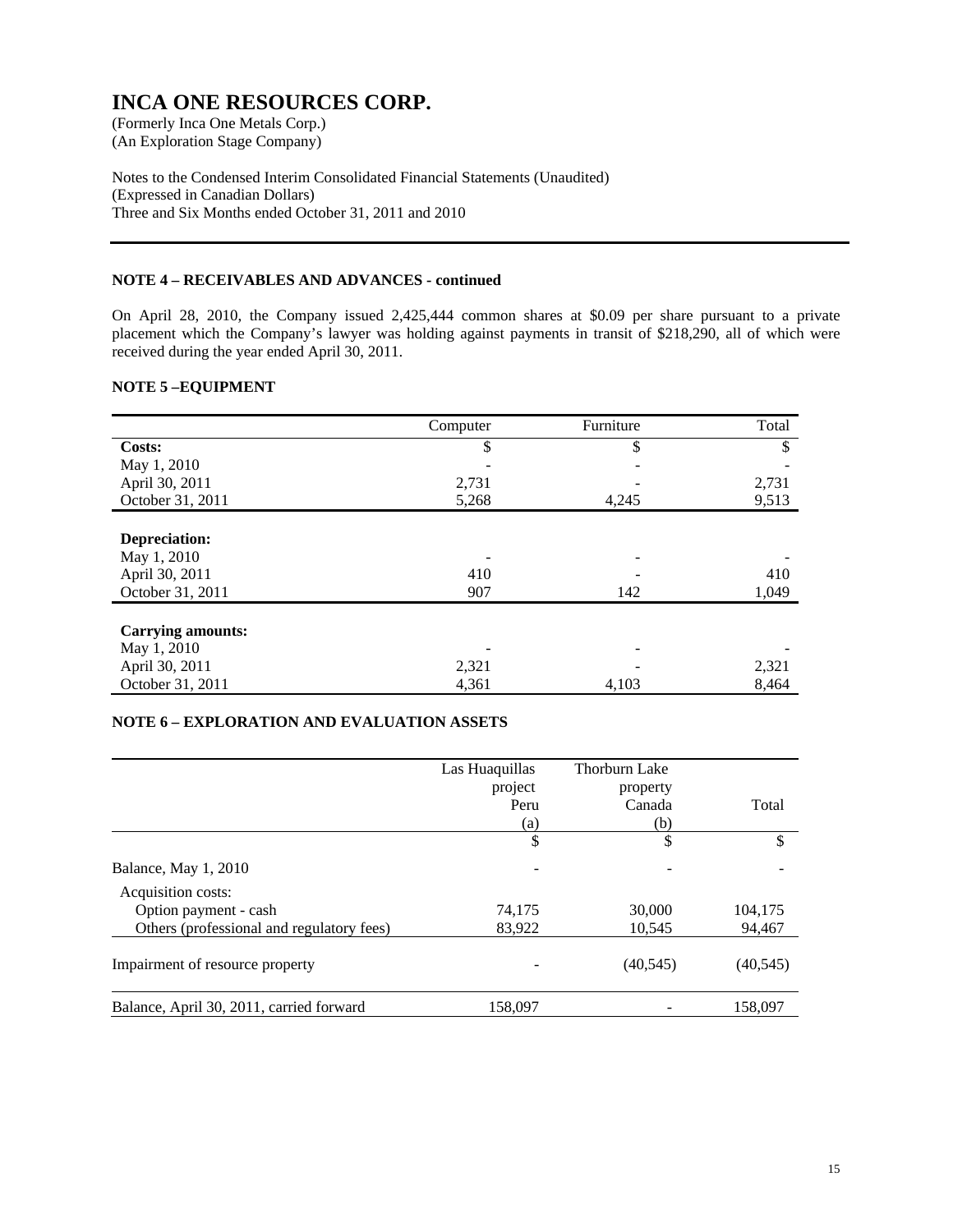(An Exploration Stage Company)

Notes to the Condensed Interim Consolidated Financial Statements (Unaudited) (Expressed in Canadian Dollars) Three and Six Months ended October 31, 2011 and 2010

### **NOTE 6 – EXPLORATION AND EVALUATION ASSETS - continued**

|                                          | Las Huaquillas | <b>Thorburn Lake</b> |         |
|------------------------------------------|----------------|----------------------|---------|
|                                          | project        | property             |         |
|                                          | Peru           | Canada               | Total   |
|                                          | (a)            | (b)                  |         |
| Balance, April 30, 2011, brought forward | 158,097        |                      | 158,097 |
| Acquisition costs:                       |                |                      |         |
| Option payments and finder's fee - cash  | 197,093        |                      | 197,093 |
| Option payments and finder's fee-common  |                |                      |         |
| shares                                   | 77,700         |                      | 77,700  |
| <b>Staking</b>                           | 96,792         |                      | 96,792  |
| Professional fees                        | 35,460         |                      | 35,460  |
|                                          | 407,045        |                      | 407,045 |
| <b>Exploration costs:</b>                |                |                      |         |
| Field costs                              | 2,391          |                      | 2,391   |
| Geology                                  | 9,000          |                      | 9,000   |
| Office and administration                | 3,404          |                      | 3,404   |
| Professional fees                        | 44,214         |                      | 44,214  |
| Rent, utilities and maintenance          | 4,837          |                      | 4,837   |
| Travel and accommodation                 | 1,160          |                      | 1,160   |
| Wages and contract work                  | 55,615         |                      | 55,615  |
|                                          | 120,621        |                      | 120,621 |
| Balance, October 31, 2011                | 685,763        |                      | 685,763 |

#### (a) Las Huaquillas project

On March 25, 2011, the Company entered into a definitive letter agreement (the "Agreement") with Rial Minera SAC ("Rial") and its shareholders (collectively the "Optionors") pursuant to which the Company was been granted an option to acquire all of the issued and outstanding shares of Rial (the "Rial Shares"). Rial is a private Peruvian company that owns a 100% interest in the Las Huaquillas gold-copper project (the "Project") located in the Department of Cajamarca in northern Peru. Pursuant to the Agreement, the Company can acquire 100% of the Rial Shares, of which 95% may be acquired by (a) paying an aggregate of US\$5,000,000 to the Optionors; (b) issuing 5,000,000 common shares of the Company to the Optionors; and (c) incurring exploration expenditures of US\$10,000,000 over a period of four years as follows: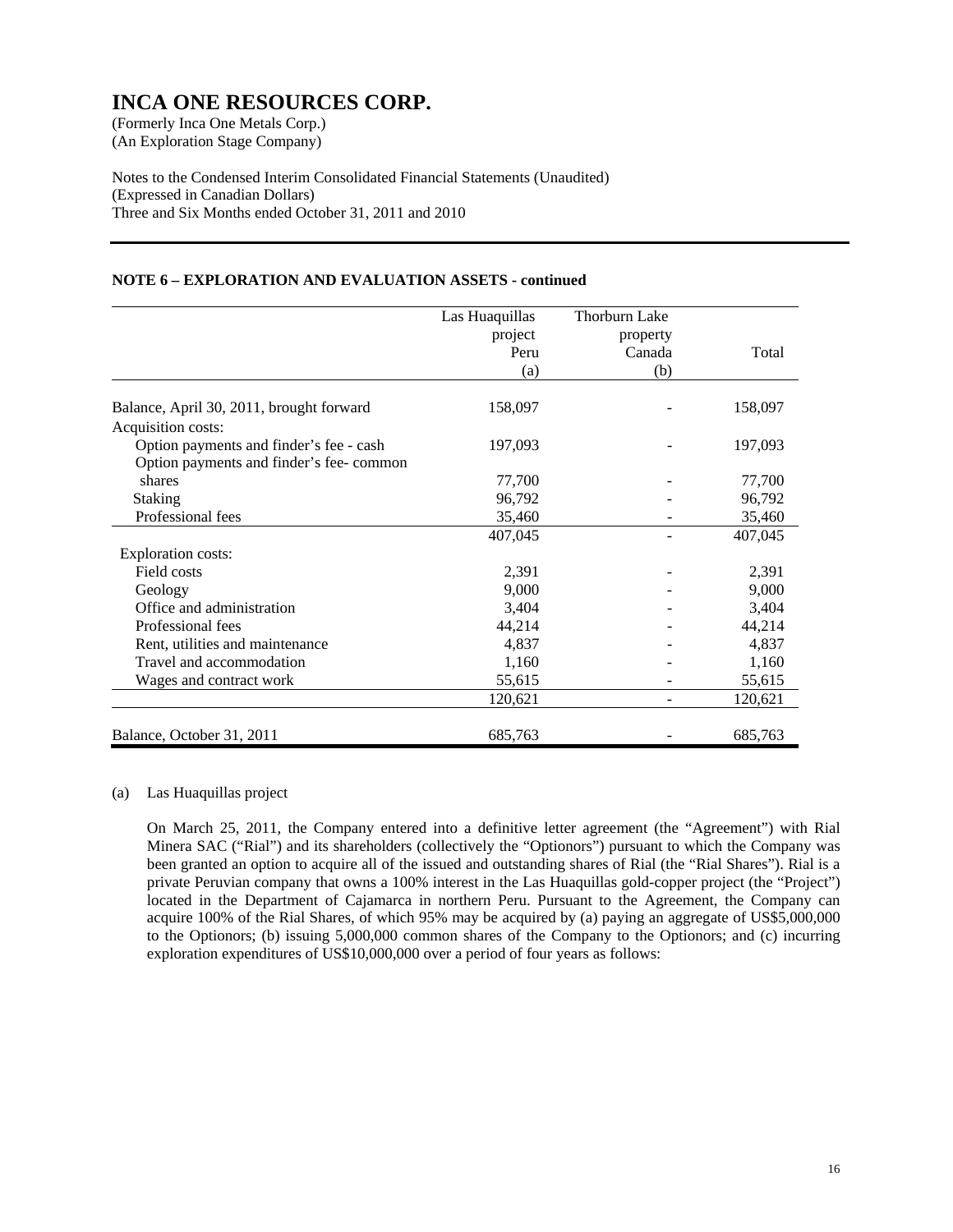(An Exploration Stage Company)

Notes to the Condensed Interim Consolidated Financial Statements (Unaudited) (Expressed in Canadian Dollars) Three and Six Months ended October 31, 2011 and 2010

### **NOTE 6 – EXPLORATION AND EVALUATION ASSETS - continued**

(a) Las Huaquillas project - continued

|                                                                                                                                                                                                                                      | Cash                            | Common<br>shares                |
|--------------------------------------------------------------------------------------------------------------------------------------------------------------------------------------------------------------------------------------|---------------------------------|---------------------------------|
|                                                                                                                                                                                                                                      | US\$                            | #                               |
| Within 5 days of execution of the Letter Agreement<br>Within 5 days of Exchange approval                                                                                                                                             | 75,000 Paid<br>125,000Paid      | 200,000 Issued                  |
| Concurrently with the execution of the public deed<br>formalizing the mining assignment agreement ("dated"<br>July 26, 2011")<br>Within 5 days from the date in which the Supreme<br>Decree is granted and published in the Official | 50,000Paid                      |                                 |
| Gazette "EI Peruano"                                                                                                                                                                                                                 | 125,000                         | 125,000                         |
| On or before January 26, 2012<br>On or before July 26, 2012<br>On or before July 26, 2013                                                                                                                                            | 125,000<br>375,000<br>1,500,000 | 125,000<br>375,000<br>1,500,000 |
| On or before July 26, 2014<br>On or before July 26, 2015                                                                                                                                                                             | 1,500,000<br>1,125,000          | 1,550,000<br>1,125,000          |
| Total                                                                                                                                                                                                                                | 5,000,000                       | 5,000,000                       |

 Upon the Company acquiring 95% of the Rial Shares, a 1% net smelter royalty shall be payable to the Optionors on all future production. After completion of the above cash and share payments and exploration expenditures, the Company may earn a further 5% of the Rial Shares by issuing an additional 3,000,000 common shares of the Company to one of the Optionors within 15 days of notice of exercise of the option ("Second Option"). In addition, the Company shall issue to one of the Optionors as bonus payments one common share of the Company per each new ounce of gold or gold equivalent that is found or determined to exist on the Project, in excess of 560,000 ounces of gold or gold equivalent, to be delivered upon public announcement of such discovery.

Pursuant to the Agreement, Rial entered into a mining assignment agreement dated July 26, 2011 with Minera Huaquillas SAC ("Minera"), a Peruvian company engaged in the exploration of mineral properties, whereby Rial assigned all of its exploration rights and obligations related to the Project to Minera for a period of four years. On May 24, 2011, the Company entered into a loan agreement with Minera pursuant to which the Company will advance to Minera up to US\$100,000 to fund its exploration activities on the Project. The loan is non-interest bearing and due within one year from the date of the last amount advanced. As at October 31, 2011, the Company advanced \$45,153 under the loan agreement. (Note 4)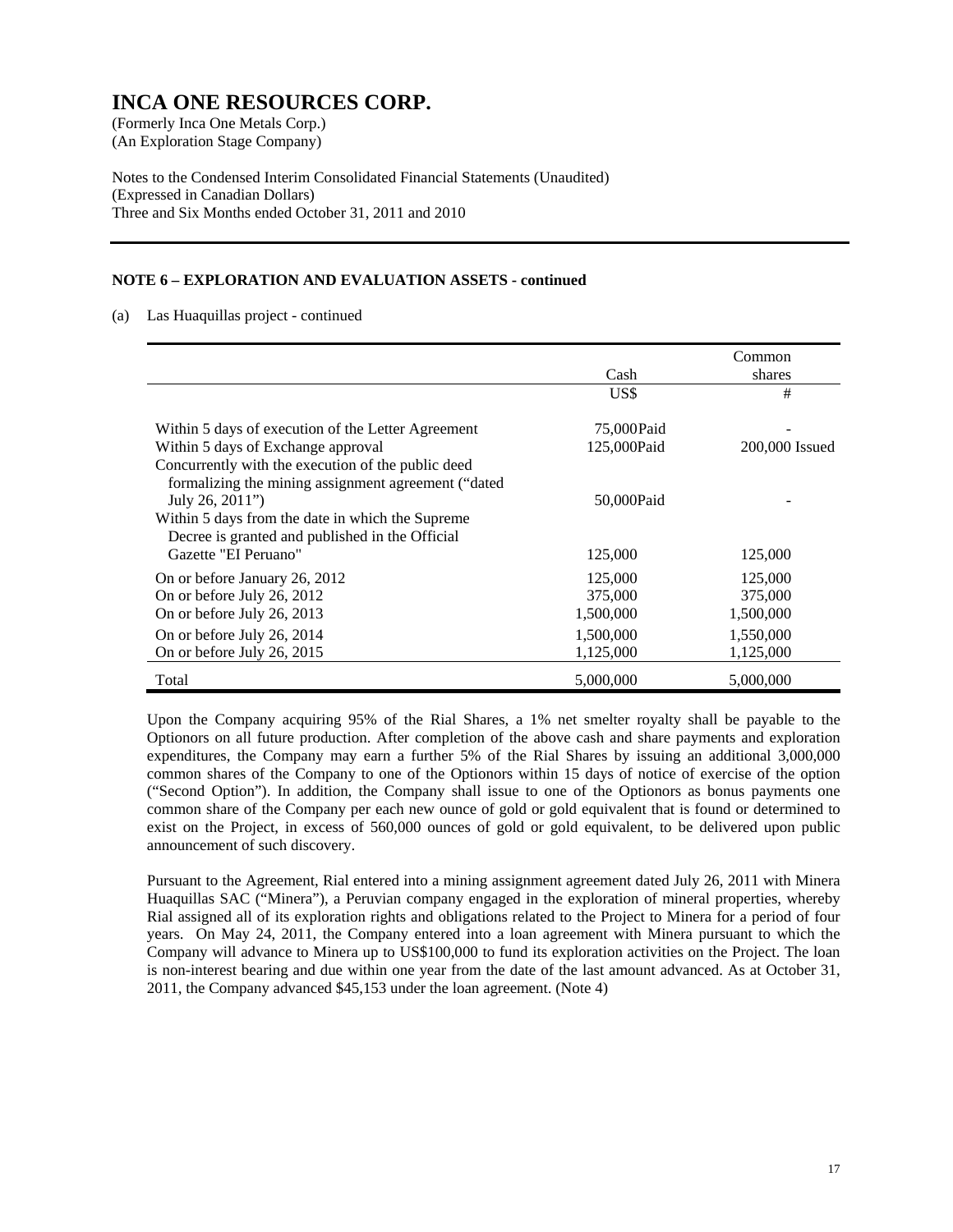(An Exploration Stage Company)

Notes to the Condensed Interim Consolidated Financial Statements (Unaudited) (Expressed in Canadian Dollars) Three and Six Months ended October 31, 2011 and 2010

### **NOTE 6 – EXPLORATION AND EVALUATION ASSETS - continued**

(a) Las Huaquillas project – continued

As consideration for the acquisition, the Company entered into a finder's fee agreement dated July 31, 2011, to pay a finder's fee of US\$282,500 and 400,000 common shares over a period of four years as follows:

|                                                                                                                                                                                                                                                             |                         | Common          |
|-------------------------------------------------------------------------------------------------------------------------------------------------------------------------------------------------------------------------------------------------------------|-------------------------|-----------------|
|                                                                                                                                                                                                                                                             | Cash                    | shares          |
|                                                                                                                                                                                                                                                             | US\$                    | #               |
| Within 5 days of execution of the Letter Agreement<br>Within 5 days of Exchange approval                                                                                                                                                                    | 7,500Paid<br>12,500Paid | 10,000 Issued   |
| Concurrently with the execution of the public deed<br>formalizing the Mining Assignment Agreement<br>("dated July 26, 2011")<br>Within 5 days from the date in which the Supreme<br>Decree is granted and published in the Official<br>Gazette "EI Peruano" | 5,000Paid<br>10,625     | 6,250           |
| On or before January 26, 2012<br>On or before July 26, 2012                                                                                                                                                                                                 | 9,375<br>28,125         | 6,250<br>18,750 |
| On or before July 26, 2013                                                                                                                                                                                                                                  | 78,125                  | 75,000          |
| On or before July 26, 2014                                                                                                                                                                                                                                  | 75,000                  | 77,500          |
| On or before July 26, 2015                                                                                                                                                                                                                                  | 56,250                  | 56,250          |
| Within 15 days as of the date in which the Second<br>Option is exercised by the Company                                                                                                                                                                     |                         | 150,000         |
| Total                                                                                                                                                                                                                                                       | 282,500                 | 400,000         |

#### (b) Thorburn Lake property

On June 25, 2010, the Company entered into an option agreement with Unity Energy Corp. ("Unity") whereby the Company could earn a 75% interest in the Thorburn Lake Property located within the Athabasca Basin, in the La Ronge Mining District of northern Saskatchewan (the "Property").

Unity had an option to acquire a 100% undivided interest in the Property pursuant to an agreement dated February 22, 2010 with GWN Investment Ltd. ("GWN") by paying GWN an aggregate of \$610,000 over a period of three years, issuing 750,000 common shares of Unity to GWN and incurring \$2,500,000 in exploration expenditures on the Property. In addition, there was reserved to GWN a 1% net smelter return ("NSR") which may be purchased at any time by Unity by paying GWN \$1,000,000 less all amounts previously received by GWN as NSR payments.

The Company could exercise the Option by paying Unity \$30,000 (paid), making the above Underlying Payments directly to GWN and incurring \$2,400,000 in exploration expenditures prior to February 22, 2014, including not less than \$200,000 on or before December 31, 2011.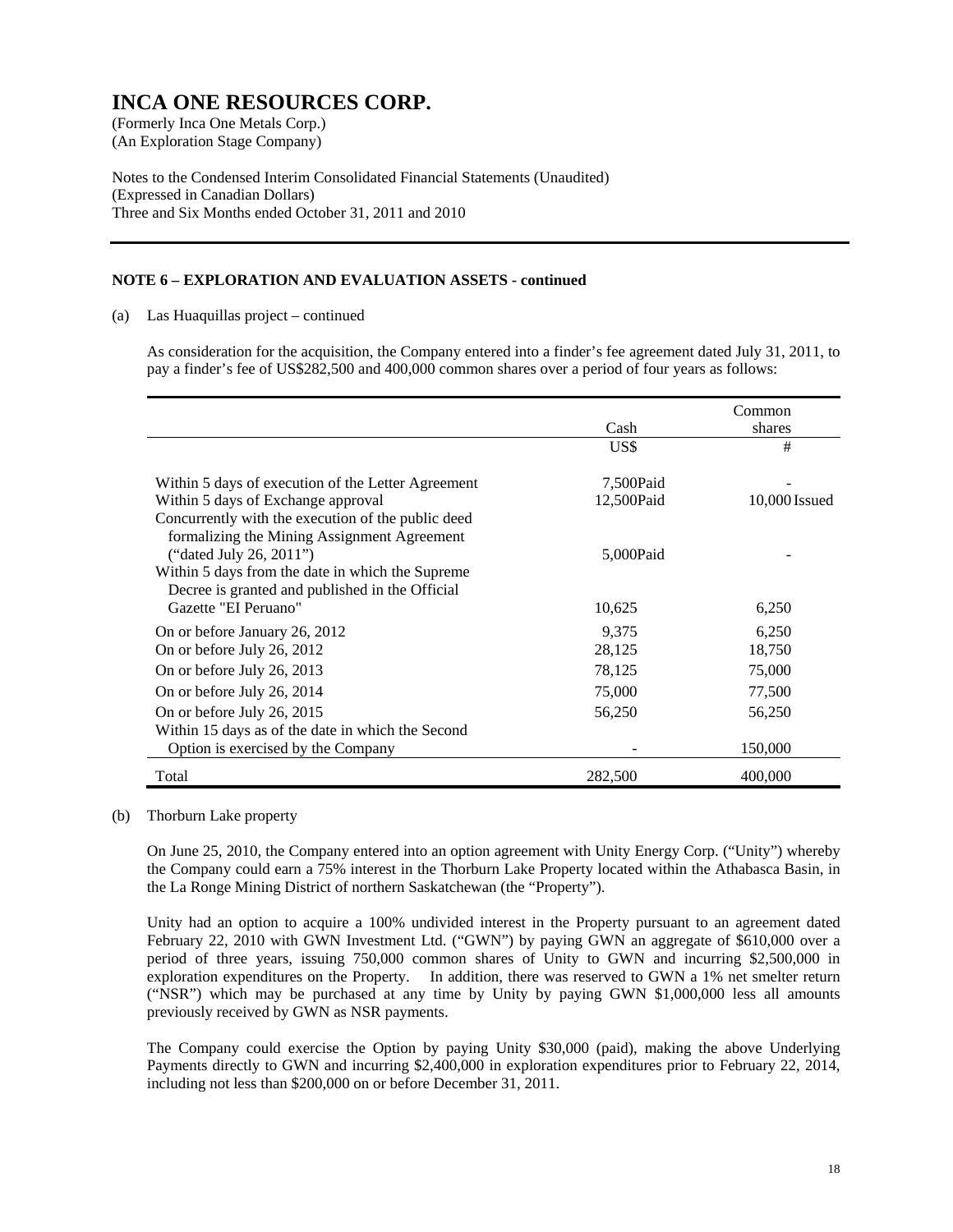(An Exploration Stage Company)

Notes to the Condensed Interim Consolidated Financial Statements (Unaudited) (Expressed in Canadian Dollars) Three and Six Months ended October 31, 2011 and 2010

#### **NOTE 6 – EXPLORATION AND EVALUATION ASSETS - continued**

(b) Thorburn Lake property - continued

During the year ended April 30, 2011, the Company determined that it would not pursue the option agreement for the Thorburn Lake Property and as a result, \$40,545 in resource property costs was written off.

#### **NOTE 7 – LOANS PAYABLE**

During the year ended April 30, 2011, the Company arranged for loans totaling \$120,000 pursuant to loan agreements dated August 16, 2010. The loans had a term of one year which matured August 31, 2011 and bore interest at 12% per annum. \$60,000 of the \$120,000 loan was payable to a company controlled by an officer of the Company. During the six months ended October 31, 2011, the loans were fully repaid, and the Company paid \$1,105 (2010 - \$Nil) in interest on the loans.

### **NOTE 8 – SHARE CAPITAL AND RESERVES**

a) Authorized

Unlimited number of voting common shares without par value.

b) Issued share capital

 At October 31, 2011, there were 22,521,124 issued and fully paid common shares (April 30, 2011 – 16,471,707; May 1, 2010 – 9,619,039).

c) Share issuances

During the six months ended October 31, 2011, the Company completed a private placement of 5,000,000 units at \$0.40 per unit for gross proceeds of \$2,000,000. Each unit consisted of one common share and onehalf of one share purchase warrant. Each share purchase warrant entitles the holder to acquire one additional common share of the Company at \$0.75 per share expiring June 30, 2013. The warrants are subject to an acceleration provision whereby the warrant holders will be required to exercise their warrants within a period of 30 days if the Company's common shares close at or above \$1.00 per share for 10 consecutive trading days, otherwise the warrants will, if not exercised, expire at the end of such 30 day period. Share issuance costs with respect to the private placement totaled \$183,582, which included finders' fees of \$136,790, 87,750 common shares at a fair value of \$35,100 and regulatory expenses of \$11,692.

 During the six months ended October 31, 2011, 751,667 common shares were issued on exercise of 751,667 warrants at \$0.125 for proceeds of \$93,958.

 During the year ended April 30, 2011, the Company completed a private placement of 805,001 units at \$0.09 per unit for gross proceeds of \$72,450. Each unit consisted of one common share and one common share purchase warrant entitling its holder to acquire an additional common share at \$0.125 per share on or before May 27, 2011. Share issuance costs with respect to this private placement totaled \$19,147, which included 80,500 common shares at a fair value of \$7,245 and Legal fees of \$11,902.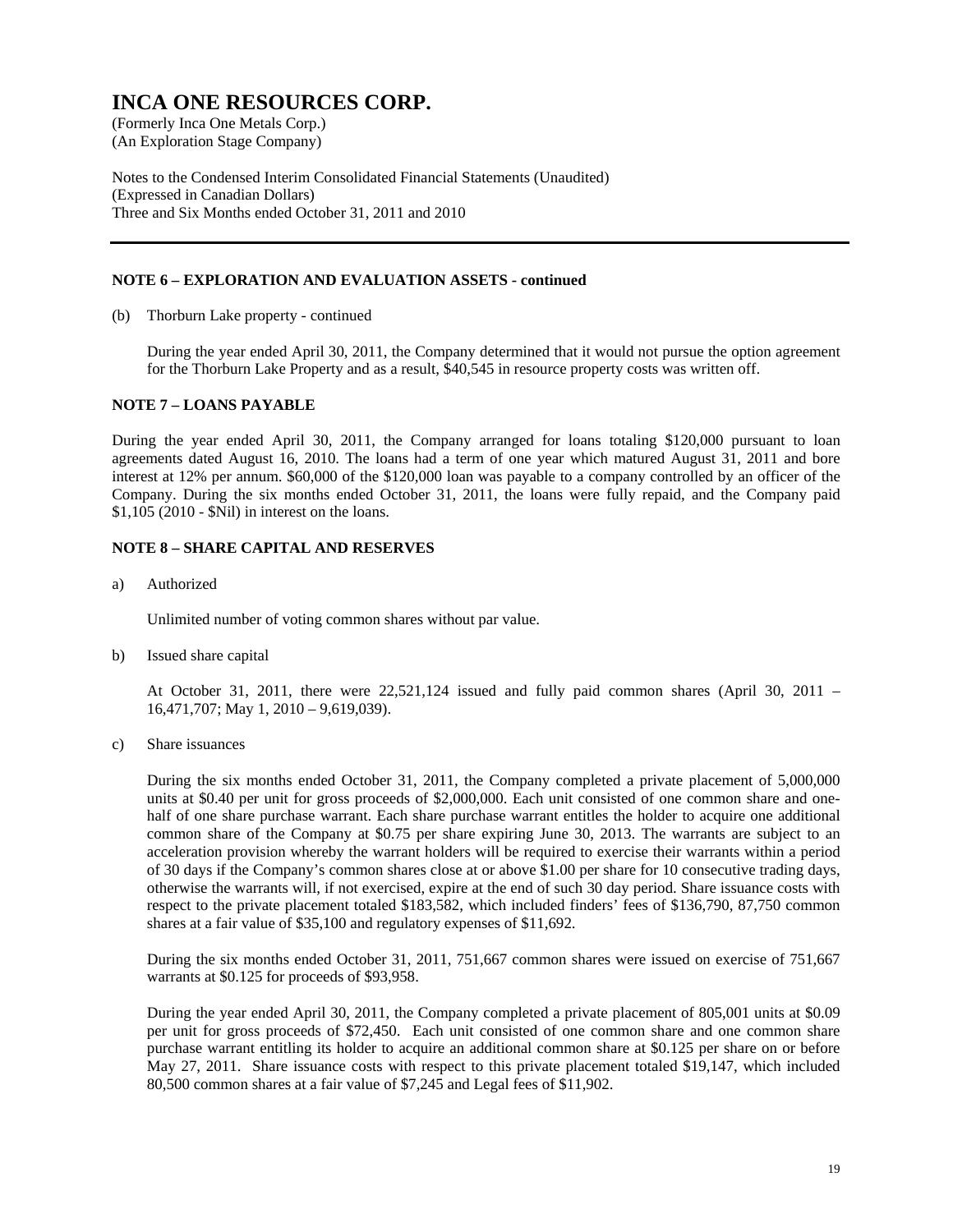(An Exploration Stage Company)

Notes to the Condensed Interim Consolidated Financial Statements (Unaudited) (Expressed in Canadian Dollars) Three and Six Months ended October 31, 2011 and 2010

### **NOTE 8 – SHARE CAPITAL AND RESERVES – continued**

c) Share issuances - continued

 During the year ended April 30, 2011, 6,064,412 common shares were issued for gross proceeds of \$758,052 on the exercise of 6,064,412 warrants at \$0.125 per share.

 During the year ended April 30, 2011, 12,000 stock options at \$0.22 per share were exercised for total proceeds of \$2,640. A reclassification of \$2,448 from contributed surplus to share capital was recorded on the exercise of these options.

d) Escrow securities

As of October 31, 2011, the Company had 1,339,733 (April 30, 2011 – 1,674,666; May 1, 2010 - 109,246) common shares, 156,000 (April 30, 2011 – 195,000; May 1, 2010 - nil) stock options and nil (April 30, 2011 – nil; May 1, 2010 - nil) share purchase warrants held in escrow.

Pursuant to an escrow agreement dated July 7, 2010, 1,196,444 common shares of the Company were deposited in escrow in connection with the Company's Change of Business. In addition, a total of 260,000 stock options (120,000 at \$0.135 expiring February 18, 2015 and 140,000 at \$0.125 expiring April 17, 2015) and share purchase warrants to purchase up to 1,036,444 common shares of the Company at \$0.125 expiring April 28, 2011, were also subject to the escrow agreement. During the year ended April 30, 2011, 777,333 warrants were exercised and 777,333 common shares were deposited into escrow.

Under the escrow agreement, 10% of the escrowed securities were released from escrow following receipt of Exchange approval of the Change of Business. The remaining 90% of the securities will be released from escrow in increments of 15% every six months thereafter over a period of thirty six months. In the event the Company becomes a Tier 1 issuer of the Exchange, the escrow release schedule will be accelerated to 18 months.

On July 26, 2010, 109,246 common shares held in escrow pursuant to an escrow agreement dated January 10, 2007 were cancelled and returned to treasury.

|                           | <b>Shares</b> | <b>Stock Options</b> | Warrants   |
|---------------------------|---------------|----------------------|------------|
|                           | #             | #                    | #          |
|                           |               |                      |            |
| Balance, May 1, 2010      | 109,246       |                      |            |
| Cancelled                 | (109, 246)    |                      |            |
| Deposited                 | 1,196,444     | 260,000              | 1,036,444  |
| Warrants exercised        | 777,333       |                      | (777, 333) |
| Released                  | (299, 111)    | (65,000)             | (259, 111) |
| Balance, April 30, 2011   | 1,674,666     | 195,000              |            |
| Released                  | (334, 933)    | (39,000)             |            |
|                           |               |                      |            |
| Balance, October 31, 2011 | 1,339,733     | 156,000              |            |

A summary of the status of the escrow securities outstanding follows: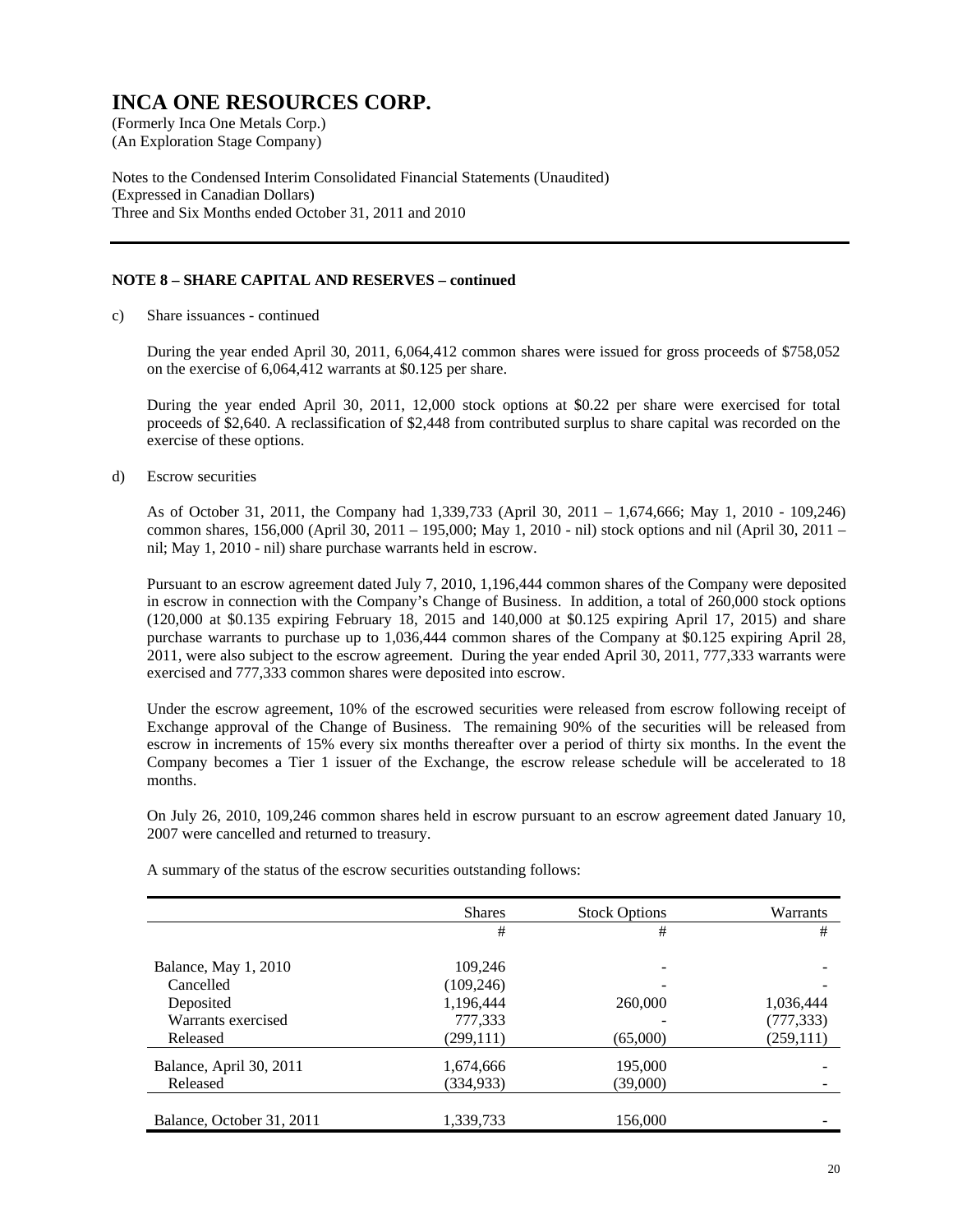(An Exploration Stage Company)

Notes to the Condensed Interim Consolidated Financial Statements (Unaudited) (Expressed in Canadian Dollars) Three and Six Months ended October 31, 2011 and 2010

### **NOTE 8 – SHARE CAPITAL AND RESERVES - continued**

e) Stock options

The Company adopted an incentive stock option plan, which provides that the Board of Directors of the Company may from time to time, in its discretion, and in accordance with the Exchange requirements, grant to directors, officers, employees and consultants to the Company, non-transferable options to purchase common shares, provided that the number of common shares reserved for issuance will not exceed 10% of the issued and outstanding common shares of the Company. Stock options will be exercisable for a period of up to 10 years from the date of grant.

In connection with the foregoing, the number of common shares reserved for issuance to any individual director or officer will not exceed five percent (5%) of the issued and outstanding common shares and the number of common shares reserved for issuance to all consultants will not exceed two percent (2%) of the issued and outstanding common shares. Options may be exercised no later than 90 days following cessation of the optionee's position with the Company, provided that if the cessation of office, directorship, or consulting arrangement was by reason of death, the option may be exercised within a maximum period of twelve months after such death, subject to the expiry date of such option.

A summary of the status of the options outstanding follows:

|                           |           | Weighted<br>Average   |
|---------------------------|-----------|-----------------------|
|                           | Options   | <b>Exercise Price</b> |
|                           | #         | \$                    |
| Balance, May 1, 2010      | 911,000   | 0.128                 |
| Granted                   | 136,000   | 0.220                 |
| Exercised                 | (12,000)  | (0.220)               |
|                           |           |                       |
| Balance, April 30, 2011   | 1,035,000 | 0.140                 |
| Granted                   | 1,196,000 | 0.452                 |
| Balance, October 31, 2011 | 2,231,000 | 0.307                 |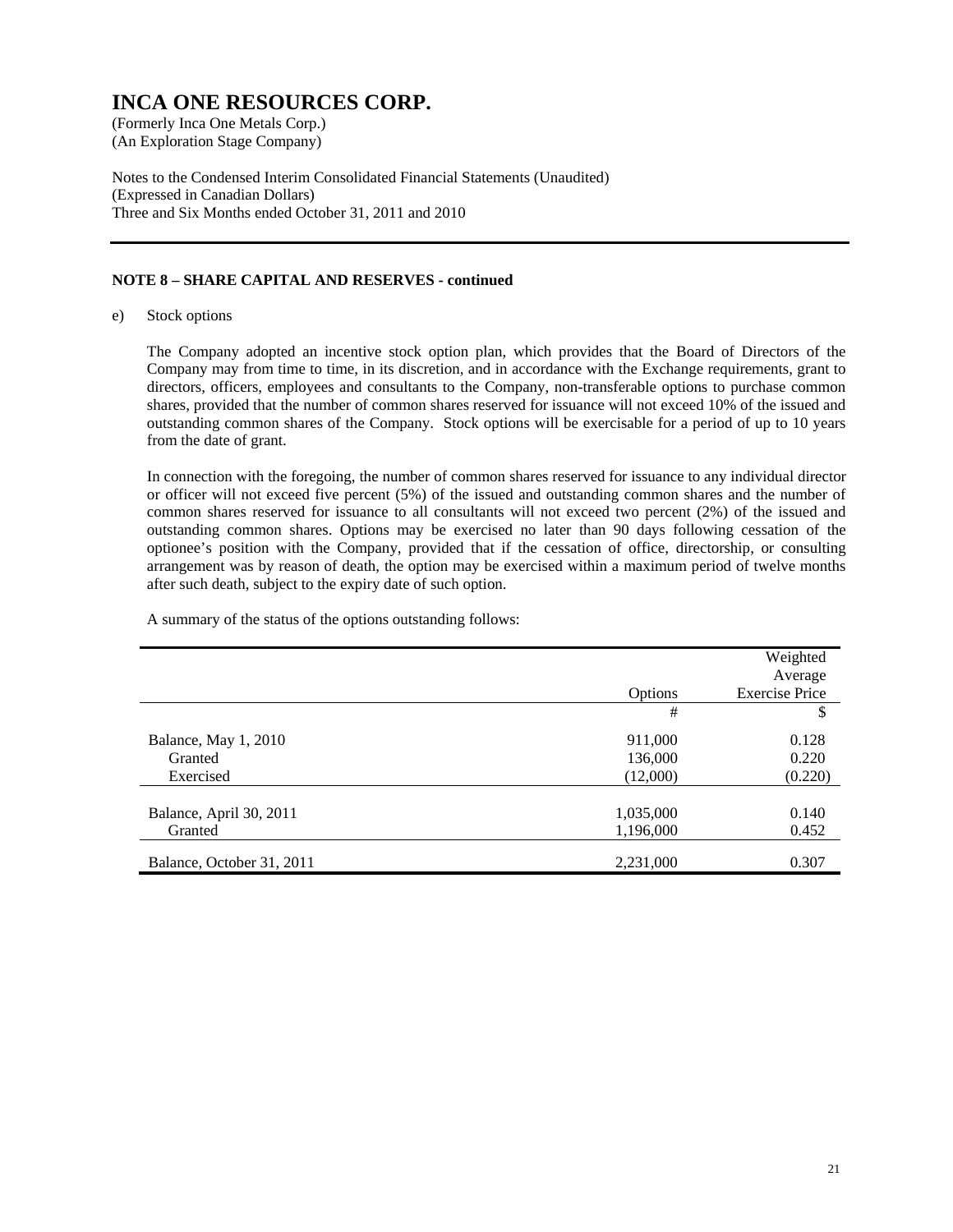(An Exploration Stage Company)

Notes to the Condensed Interim Consolidated Financial Statements (Unaudited) (Expressed in Canadian Dollars) Three and Six Months ended October 31, 2011 and 2010

### **NOTE 8 – SHARE CAPITAL AND RESERVES - continued**

e) Stock options - continued

The following table summarizes the options outstanding and exercisable as at October 31, 2011:

|                          | Weighted         |          |                    |             |
|--------------------------|------------------|----------|--------------------|-------------|
|                          | Average          |          |                    |             |
|                          | Remaining        | Exercise |                    | Options     |
| Options                  | Contractual Life | Price    | <b>Expiry Date</b> | Exercisable |
| #                        |                  | \$       |                    | #           |
|                          |                  |          |                    |             |
| $311,000^{(1)}$          | 3.31 years       | 0.135    | February 18, 2015  | 311,000     |
| $600,000$ <sup>(1)</sup> | 3.44 years       | 0.125    | April 7, 2015      | 600,000     |
| 124,000                  | 9.01 years       | 0.220    | September 23, 2020 | 124,000     |
| 376,000                  | 9.54 years       | 0.500    | May 13, 2021       | 141,000     |
| 820,000                  | 9.73 years       | 0.430    | July 21, 2021      | 401,250     |
| 2,231,000                | $7.07$ years     | 0.307    |                    | 1,577,250   |

 $(1)$  Of these options, 72,000 and 84,000 are held in escrow respectively (Note 8(d)).

During the six months ended October 31, 2011, the Company recognized share-based compensation expense of \$299,636 (2010 - \$27,739) for stock options granted and vested during the period.

The fair value of stock options was estimated using the Black-Scholes options pricing model with the following weighted average assumptions:

|                                  | 2011       | 2010    |
|----------------------------------|------------|---------|
| Risk-free annual interest rate   | 2.04%      | 1.44%   |
| Expected annual dividend yield   | $0\%$      | 0%      |
| Expected stock price volatility  | 195.10%    | 225%    |
| Average expected life of options | 5.53 years | 3 years |

The weighted average fair value of stock options granted during the six months ended October 31, 2011 was \$0.38 (2010 - \$0.20) per option.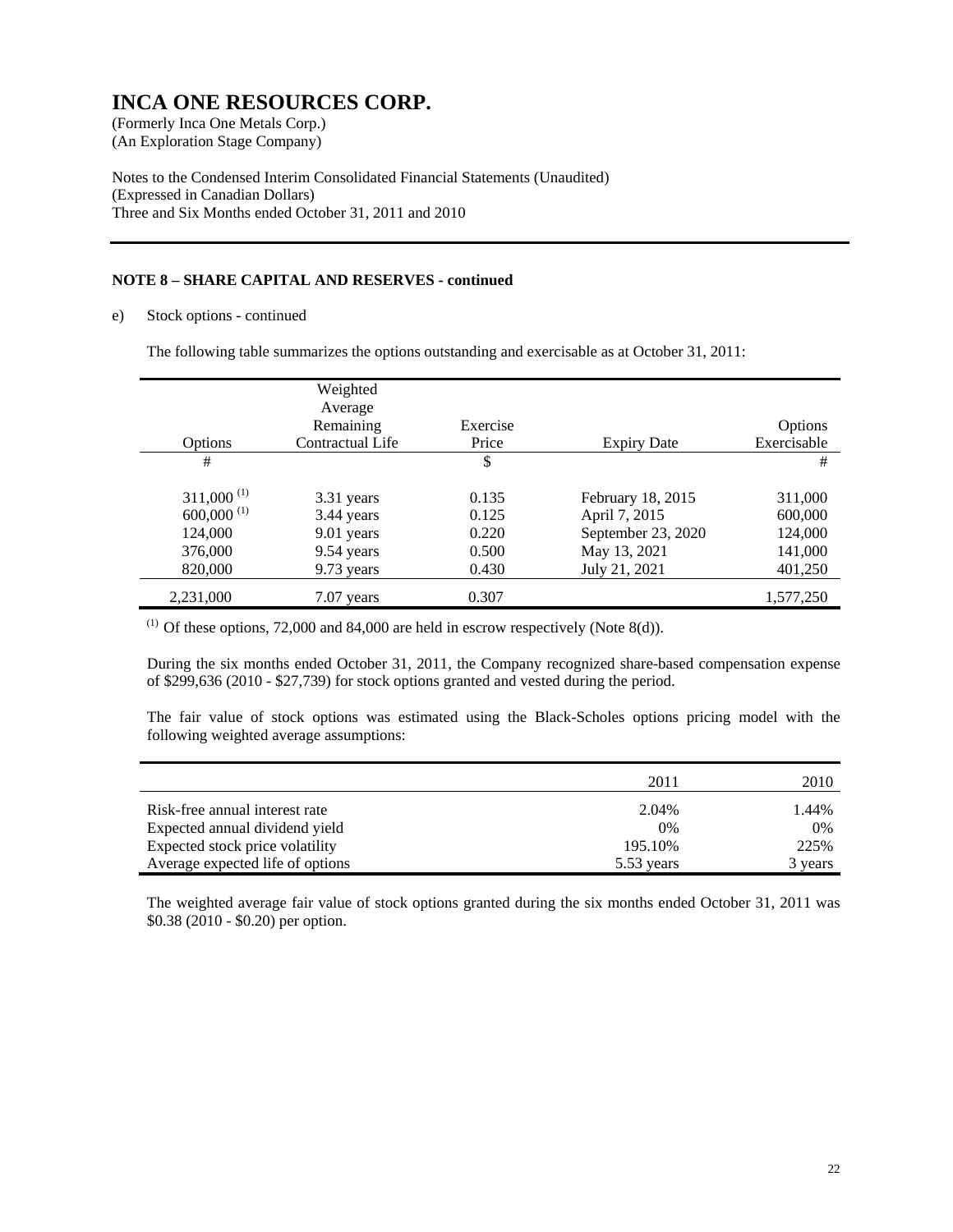(An Exploration Stage Company)

Notes to the Condensed Interim Consolidated Financial Statements (Unaudited) (Expressed in Canadian Dollars) Three and Six Months ended October 31, 2011 and 2010

### **NOTE 8 – SHARE CAPITAL AND RESERVES - continued**

f) Warrants

Each whole warrant entitles the holder to purchase one common share of the Company. A summary of the status of the warrants outstanding follows:

|                           |             | Weighted              |
|---------------------------|-------------|-----------------------|
|                           |             | Average               |
|                           | Warrants    | <b>Exercise Price</b> |
|                           | #           | \$                    |
| Balance, May 1, 2010      | 7,396,430   | 0.370                 |
| <b>Issued</b>             | 805,001     | 0.125                 |
| Exercised                 | (6,064,412) | 0.125                 |
|                           |             |                       |
| Balance, April 30, 2011   | 2,137,019   | 0.965                 |
| <b>Issued</b>             | 2,500,000   | 0.750                 |
| Exercised                 | (751,667)   | 0.125                 |
|                           |             |                       |
| Balance, October 31, 2011 | 3,885,352   | 0.989                 |

The following table summarizes the share purchase warrants outstanding at October 31, 2011:

| Warrants  | Weighted<br>Average<br>Remaining<br>Contractual Life | Exercise<br>Price | <b>Expiry Date</b> |
|-----------|------------------------------------------------------|-------------------|--------------------|
| #         |                                                      | \$                |                    |
| 125,000   | $0.20$ years                                         | 2.000             | January 12, 2012   |
| 916,666   | $0.53$ years                                         | 1.500             | May 9, 2012        |
| 343,686   | 1.12 years                                           | 1.000             | December 12, 2012  |
| 2,500,000 | $1.67$ years                                         | 0.750             | June 30, 2013      |
| 3,885,352 | $1.30$ years                                         | 0.989             |                    |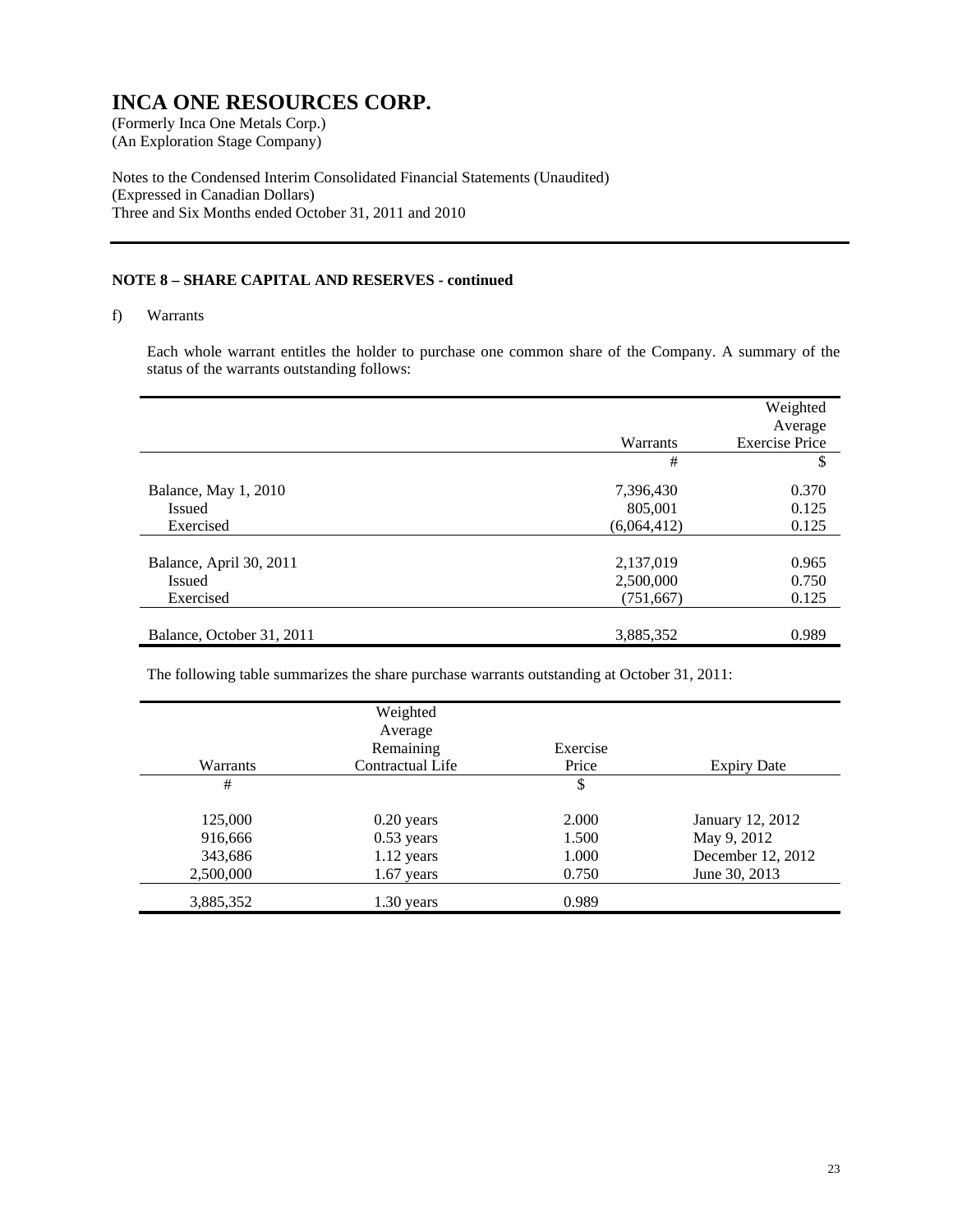(An Exploration Stage Company)

Notes to the Condensed Interim Consolidated Financial Statements (Unaudited) (Expressed in Canadian Dollars) Three and Six Months ended October 31, 2011 and 2010

### **NOTE 8 – SHARE CAPITAL AND RESERVES - continued**

g) Loss per share

|                                                          | Three months ended October 31, |            | Six months ended October 31, |            |
|----------------------------------------------------------|--------------------------------|------------|------------------------------|------------|
|                                                          | 2011                           | 2010       | 2011                         | 2010       |
|                                                          | \$                             | \$         | \$                           | S          |
| Loss per share - basic and diluted                       | 0.01                           | 0.01       | 0.03                         | 0.01       |
| Loss for the period                                      | 243,038                        | 71,596     | 632,745                      | 99,775     |
|                                                          | #                              | #          | #                            | #          |
| Weighted average number of<br>shares - basic and diluted | 22,480,037                     | 10,469,480 | 20,662,446                   | 10,358,322 |

### **NOTE 9 – RELATED PARTY TRANSACTIONS**

### (a) Related party transactions

The Company incurred the following transactions with companies that are controlled by an officer of the Company and with companies having a director and an officer in common:

|                                     | Three months ended October 31, |        | Six months ended October 31, |        |
|-------------------------------------|--------------------------------|--------|------------------------------|--------|
|                                     | 2011                           | 2010   | 2011                         | 2010   |
|                                     |                                |        |                              |        |
| Office, rent and administration     | 29,900                         | 9,900  | 39,800                       | 13,200 |
| Legal fees and share issuance costs | 2,500                          | 14,553 | 16,182                       | 28,443 |
| Interest paid                       |                                | 1,502  | 493                          | 1,502  |
|                                     | 32,400                         | 26,155 | 56,475                       | 43,345 |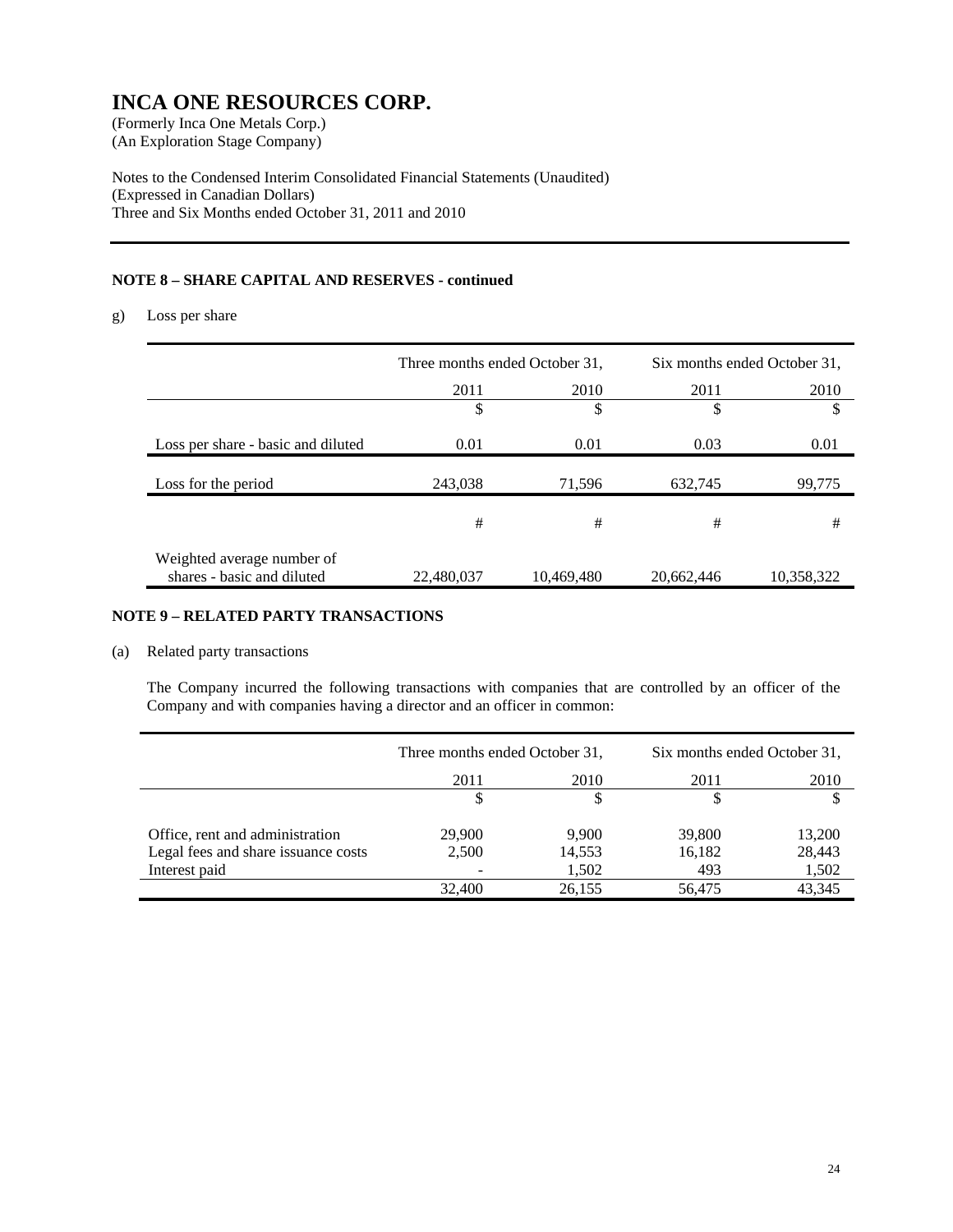(An Exploration Stage Company)

Notes to the Condensed Interim Consolidated Financial Statements (Unaudited) (Expressed in Canadian Dollars) Three and Six Months ended October 31, 2011 and 2010

### **NOTE 9 – RELATED PARTY TRANSACTIONS – continued**

(b) Compensation of key management personnel

The Company's key management personnel has authority and responsibility for planning, directing and controlling the activities of the Company and consists of its Directors, Chief Executive Officer and Chief Financial Officer.

|                                  | Three months ended October 31, |       | Six months ended October 31, |       |
|----------------------------------|--------------------------------|-------|------------------------------|-------|
|                                  | 2011                           | 2010  | 2011                         | 2010  |
|                                  |                                |       | J.                           |       |
| Short-term benefits - management |                                |       |                              |       |
| fees                             | 24,000                         | 3,750 | 42,000                       | 7,500 |
| Share-based compensation         | 40,400                         |       | 149,650                      |       |
|                                  | 64,400                         | 3,750 | 191,650                      | 3,750 |

### (c) Related party balances

The following related party amounts were included in *(i)* accounts payable and accrued liabilities and *(ii)* prepaid expenses and deposits:

|                                                                           | October 31,<br>2011 | April 30,<br>2011 | May $1$ ,<br>2010 |
|---------------------------------------------------------------------------|---------------------|-------------------|-------------------|
|                                                                           |                     |                   |                   |
| Companies controlled by a director and an officer<br>of the Company $(i)$ |                     | 13.630            | 9,800             |
| Company having an officer in common (ii)                                  | 1.200               | 1.200             |                   |

These transactions are in the normal course of operations and are measured at the fair value amount of consideration established and agreed to by the related parties. Any amounts due to related parties are unsecured, non-interest bearing and have no specific repayment terms.

#### **NOTE 10 – SEGMENTED INFORMATION**

The Company operated in the following geographic segments at October 31, 2011, April 30, 2011 and May 1, 2010:

| October 31, 2011                  | Canada    | Peru    |           |
|-----------------------------------|-----------|---------|-----------|
|                                   | S         | \$      |           |
|                                   |           |         |           |
| Current assets                    | 1,666,936 | 62,685  | 1,729,621 |
| Equipment                         | 2,815     | 5,649   | 8,464     |
| Exploration and evaluation assets | 601,327   | 84,436  | 685,763   |
|                                   | 2,271,078 | 152,770 | 2,423,848 |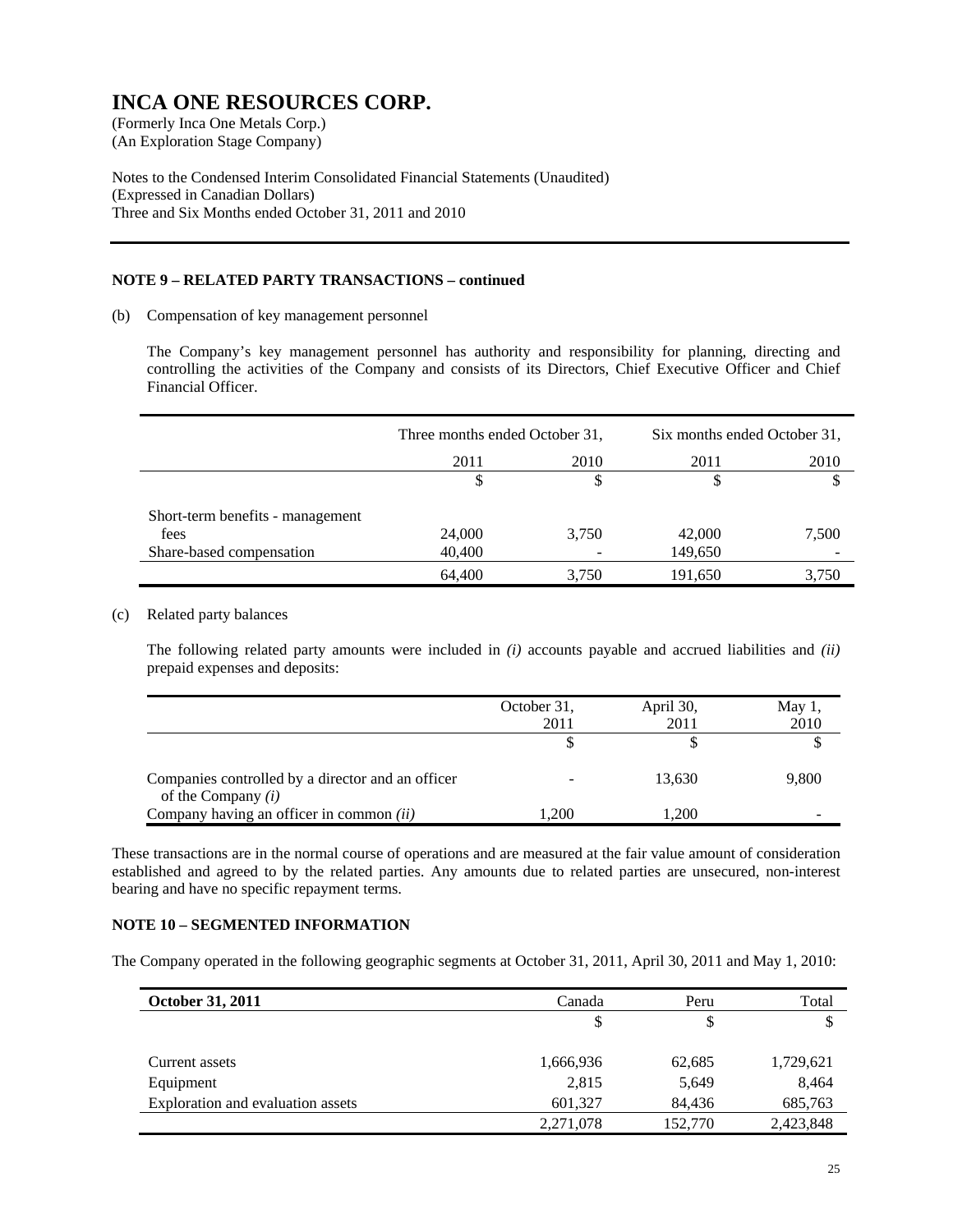(An Exploration Stage Company)

Notes to the Condensed Interim Consolidated Financial Statements (Unaudited) (Expressed in Canadian Dollars) Three and Six Months ended October 31, 2011 and 2010

### **NOTE 10 – SEGMENTED INFORMATION - continued**

| April 30, 2011                    | Canada  | Peru | Total   |
|-----------------------------------|---------|------|---------|
|                                   | \$      | \$   | \$      |
| Current assets                    | 746,355 | -    | 746,355 |
| Equipment                         | 2,321   |      | 2,321   |
| Exploration and evaluation assets | 158,097 | ۰    | 158,097 |
|                                   | 906,773 |      | 906,773 |
|                                   |         |      |         |
| May 1, 2010                       | Canada  | Peru | Total   |
|                                   | \$      | \$   | \$      |
| Current assets                    | 392.212 |      | 392.212 |

### **NOTE 11 – FINANCIAL RISK MANAGEMENT**

#### (a) Fair value of financial instruments

As at October 31, 2011, the Company's financial instruments consist of cash and cash equivalents, receivables and advances, accounts payable and accrued liabilities and loans payable. Cash and cash equivalents are classified as fair value through profit and loss and measured at fair value. Receivables and advances are classified as loans and receivables and measured at amortized cost. Accounts payable and accrued liabilities and loans payable are classified as other financial liabilities and are measured at amortized cost. The fair values of these financial instruments approximate their carrying values because of their short term nature and/or the existence of market related interest rates on the instruments. Fair values were obtained by Level 1 hierarchy inputs.

#### (b) Financial instruments risk

The Company is exposed in varying degrees to a variety of financial instrument related to risks. The Board approves and monitors the risk management processes:

(i) Credit risk

Credit risk is the risk of an unexpected loss if a customer or third party to a financial instrument fails to meet its contractual obligations. The Company is subject to credit risk on the cash balances at the bank, its short-term bank guaranteed investment certificates and receivables and advances. Cash and cash equivalents consisting of Guaranteed Investment Certificates ("GICs") have been invested with Schedule 1 banks or equivalents, with its cash held in Canadian based banking institutions, authorized under the Bank Act to accept deposits, which may be eligible for deposit insurance provided by the Canadian Deposit Insurance Corporation. Receivables and advances consist of harmonized sales tax recoverable, loans and advances receivable and interest receivable (Note 4).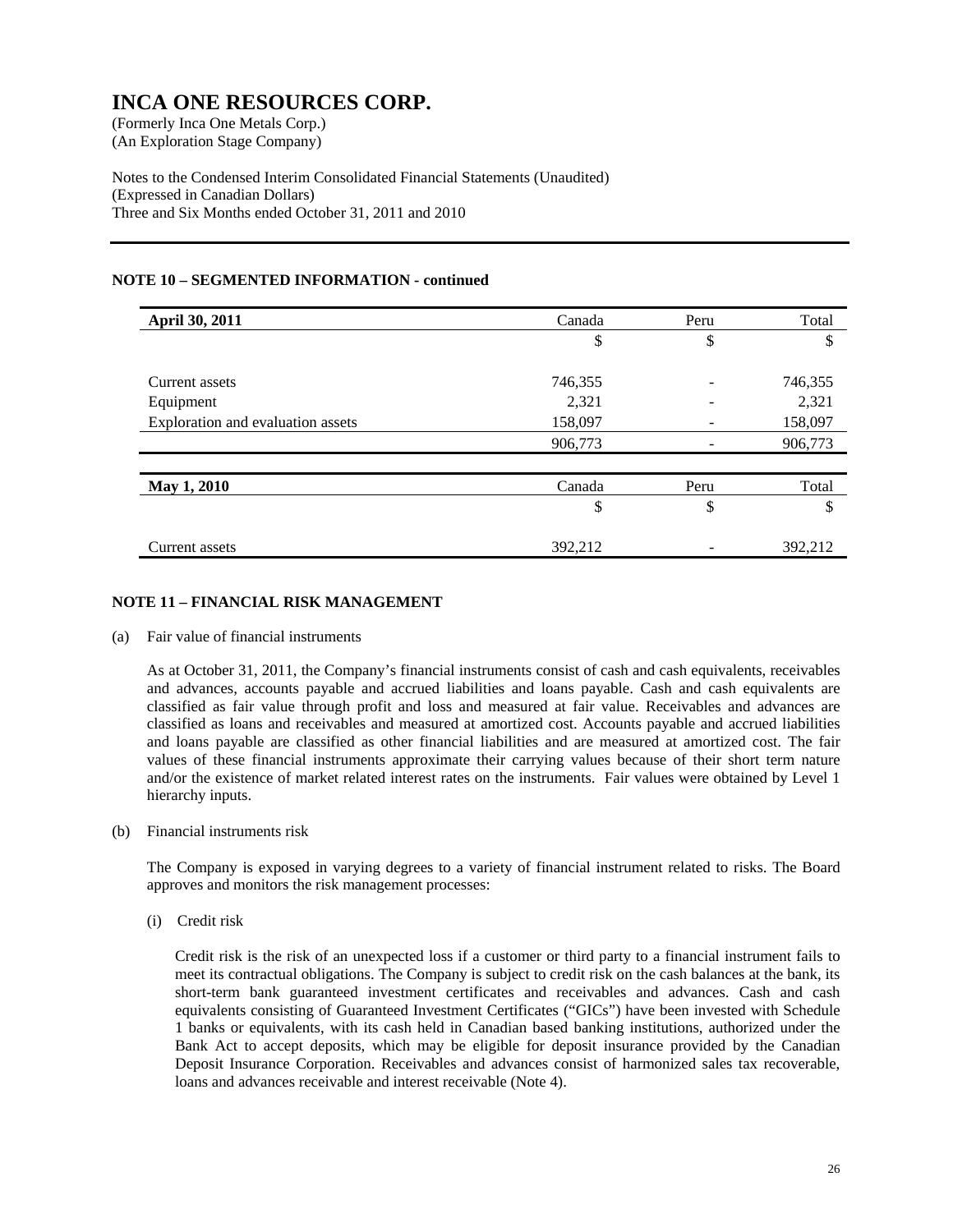(An Exploration Stage Company)

Notes to the Condensed Interim Consolidated Financial Statements (Unaudited) (Expressed in Canadian Dollars) Three and Six Months ended October 31, 2011 and 2010

#### **NOTE 11 – FINANCIAL RISK MANAGEMENT – continued**

- (b) Financial instruments risk continued
	- (ii) Liquidity risk

The Company's approach to managing liquidity is to ensure that it will have sufficient liquidity to settle obligations and liabilities when due. As at October 31, 2011, the Company had cash and cash equivalents of \$1,486,486 to settle current liabilities of \$18,635 which consist of accounts payable that are considered short term and settled within 30 days. The Company believes that it has sufficient capital to meet its requirements for the next twelve months.

- (iii) Market risk
	- (a) Interest rate risk

Interest rate risk is the risk that the fair value or future cash flows of a financial instrument will fluctuate because of changes in market interest rates.

The Company's cash and cash equivalents attract interest at floating rates and have maturities of 90 days or less. A change of 100 basis points in the interest rates would not be material to the financial statements.

(b) Foreign currency risk

Foreign exchange risk is the risk that the fair value of future cash flows of a financial instrument will fluctuate because of the changes in the foreign exchange rates. The Company is exposed to the financial risk related to the fluctuation of foreign exchange rates. The Company holds cash in Canadian, United States and Peruvian currencies in line with forecasted expenditures. The Company's main risk is associated with the fluctuations in the US dollar and the Peruvian New Sol ("Sol") and assets and liabilities are translated based on the foreign currency translation policy described in note 2(d).

The Company's net exposure to the US dollar and Sol on financial instruments is as follows:

|                              | October 31, 2011 | April 30, 2011 | May 1, 2010 |
|------------------------------|------------------|----------------|-------------|
|                              | \$               | \$             |             |
| US dollar:                   |                  |                |             |
| Cash and cash equivalents    | 35,475           |                |             |
|                              |                  |                |             |
| Sol:                         |                  |                |             |
| Cash and cash equivalents    | 12,609           |                |             |
| Receivables and advances     | 4,482            |                |             |
| Accounts payable and accrued |                  |                |             |
| liabilities                  | (17,093)         |                |             |
| Net Sol                      | (2)              |                |             |
|                              |                  |                |             |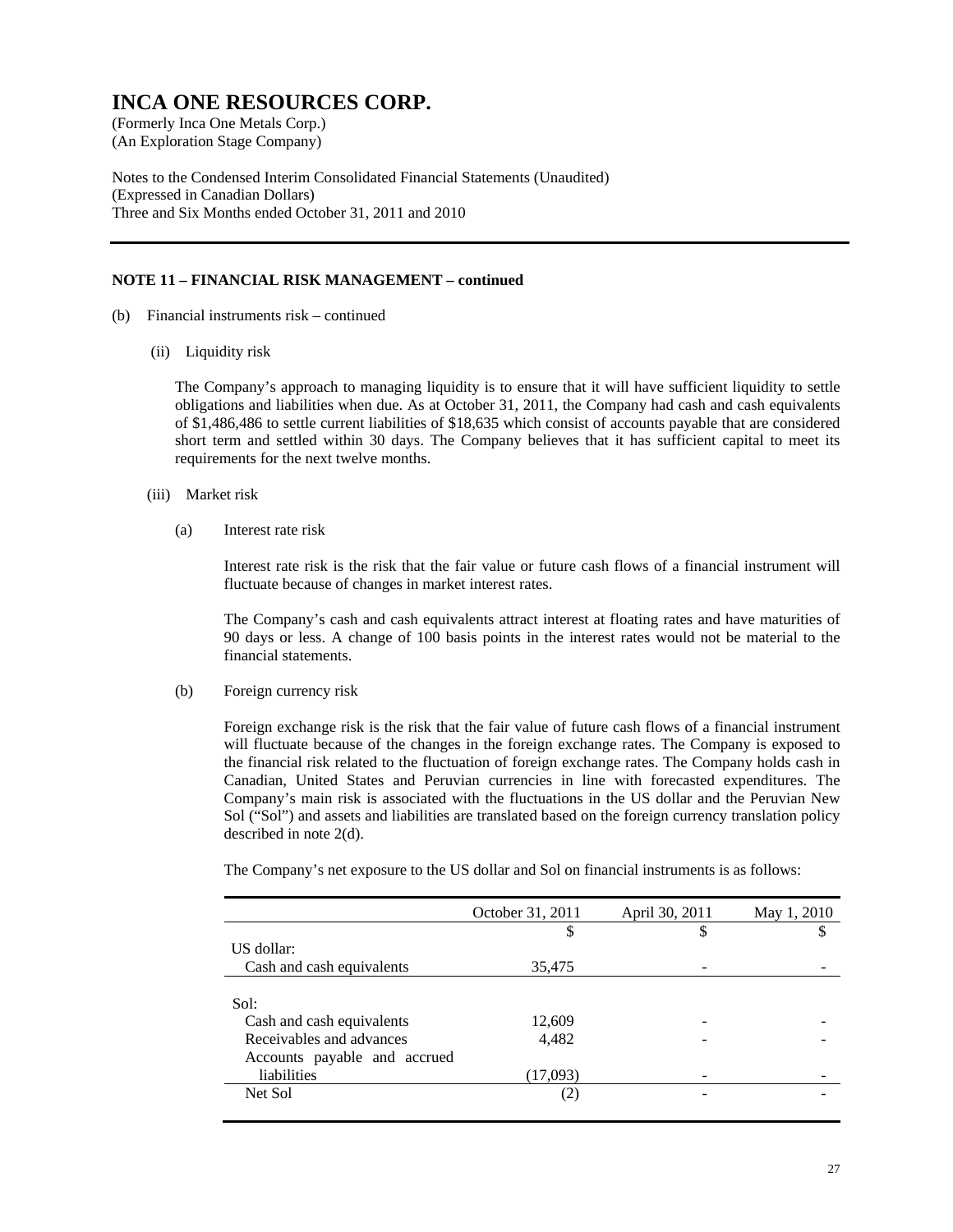(An Exploration Stage Company)

Notes to the Condensed Interim Consolidated Financial Statements (Unaudited) (Expressed in Canadian Dollars) Three and Six Months ended October 31, 2011 and 2010

### **NOTE 11 – FINANCIAL RISK MANAGEMENT – continued**

- (b) Financial instruments risk continued
	- (iii) Market risk continued
		- (b) Foreign currency risk continued

The Company has determined that an effect of a 10% increase or decrease in the US dollar and Sol against the Canadian dollar on financial assets and liabilities as at October 31, 2011, including cash and cash equivalents denominated in US dollars and Sol, would result in an insignificant change to the net loss and comprehensive loss for the six months ended October 31, 2011. At October 31, 2011, the Company had no hedging agreements in place with respect to foreign exchange rates.

(c) Commodity price risk

Commodity price risk is the risk of financial loss resulting from movements in the price of the Company's commodity inputs and outputs. The Company's risk relates primarily to the expected output to be produced at its resource properties described in Note 6 of these interim consolidated financial statements from which production is not expected in the near future.

#### **NOTE 12 – CAPITAL MANAGEMENT**

In the management of capital, the Company includes the components of shareholders' equity, as well as cash.

The Company's objectives when managing capital are: to safeguard its ability to continue as a going concern; to pursue the development of a business interest; and to maintain a flexible capital structure which optimizes the cost of capital within a framework of acceptable risk.

The Company manages its capital structure and makes adjustments to it in light of changes in economic conditions and the risk characteristics of the underlying assets. To maintain or improve its liquidity, the Company will have to issue new shares, issue new debt, or, acquire or dispose of assets all in the effort to optimize liquidity by raising or conserving cash.

The Company is dependent on the capital markets as its sole source of operating capital. Its capital resources are largely determined by the strength of the junior resource markets and by the status of the Company's projects in relation to these markets, and its ability to compete for investor support of its projects.

The Company is not subject to externally imposed capital requirements.

There were no changes in the Company's management of capital during the six months ended October 31, 2011.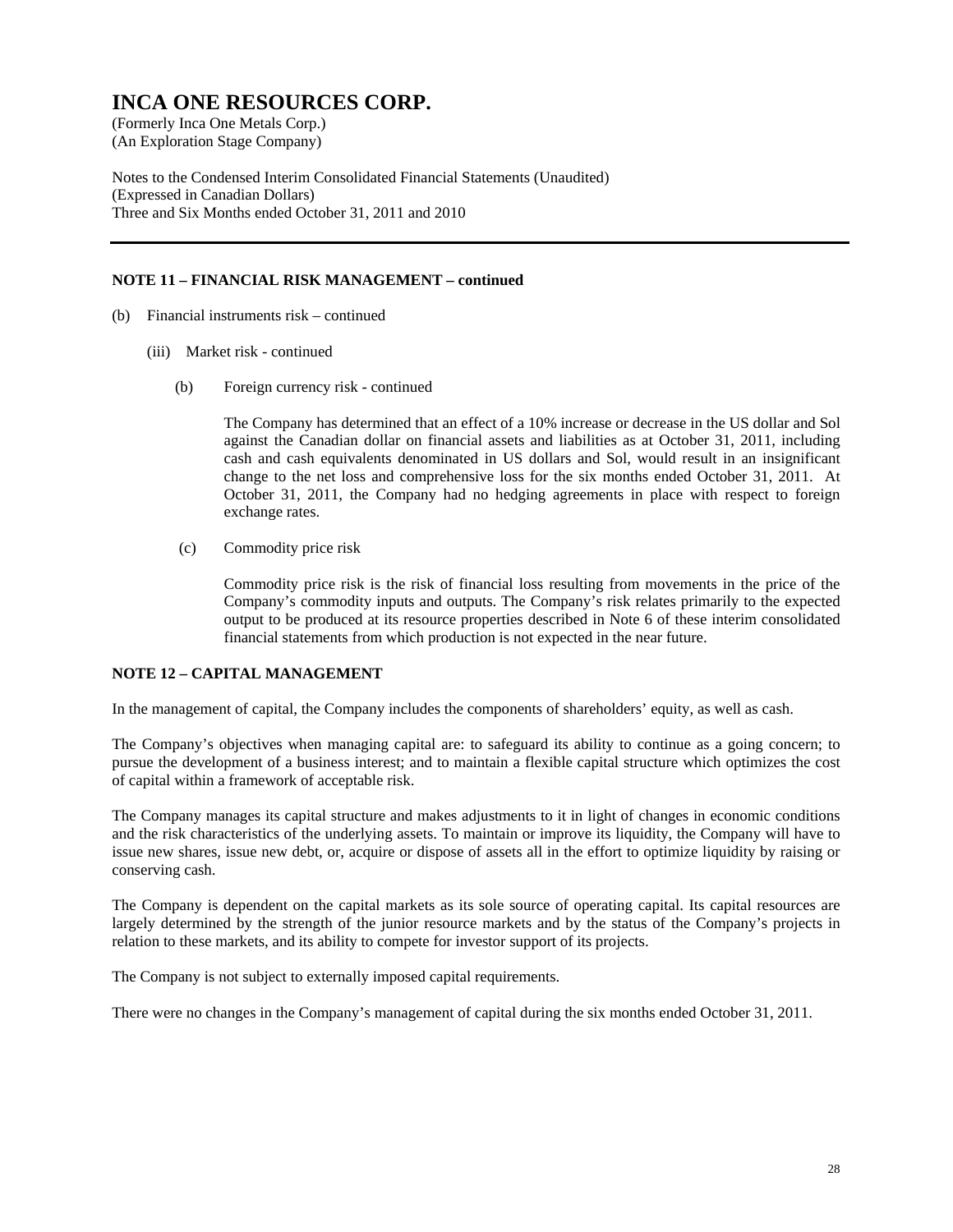(An Exploration Stage Company)

Notes to the Condensed Interim Consolidated Financial Statements (Unaudited) (Expressed in Canadian Dollars) Three and Six Months ended October 31, 2011 and 2010

### **NOTE 13 – CONVERSION TO IFRS**

The Company adopted IFRS on May 1, 2011, with the transition date of May 1, 2010 representing the Company's opening IFRS balance sheet. As required by IFRS 1, *First-time Adoption of IFRS*, the Company will apply the IFRS in effect as at April 30, 2012 on a full retrospective basis, except where permitted or required under an IFRS 1 exemption.

On adoption of IFRS 1, the Company elected to apply the following exemptions:

IFRS 2 "Share-based Payment" has not been applied to equity instruments that were granted on or before November 7, 2002, or equity instruments that were granted subsequent to November 7, 2002 and vested before the later of the date of transition to IFRS and January 1, 2005. The Company has elected not to apply IFRS 2 to awards that vested prior to May 1, 2010 (date of transition date to IFRS), which have been accounted for in accordance with GAAP.

IFRS 1 also outlines specific guidelines that a first-time adopter must adhere to under certain circumstances. The Company has applied the following guidelines to its opening balance sheet dated May 1, 2010:

Estimates - In accordance with IFRS 1, an entity's estimates under IFRS at the date of transition to IFRS must be consistent with estimates made for the same date under previous GAAP, unless there is objective evidence that those estimates were in error. The Company's IFRS estimates as at May 1, 2010 were consistent with its previous estimates under GAAP for the same date.

In preparing its IFRS condensed consolidated financial statements, the Company has adjusted amounts reported previously in financial statements prepared in accordance with GAAP. An explanation of how the transition from previous GAAP to IFRS affected the Company's financial position and results is set out in the following notes and accompanying tables.

(a) Reserves

Under GAAP, amounts recorded in relation to the fair value of stock options granted and warrants issued were recorded to contributed surplus. Under IFRS, these amounts have been reclassified within equity as either stock option or warrant reserves.

(b) Share-based payments

Under GAAP, the Company recognized an expense related to share-based payments on a straight-line basis through the date of full vesting and did not incorporate a forfeiture multiple on the grant date. Under IFRS, the Company is required to recognize the expense over the individual vesting periods for the graded vesting awards and estimate a forfeiture rate.

The Company has elected not to retrospectively apply IFRS 2 to equity instruments that were granted and had vested before the transition date. As a result of applying this exemption, the Company will apply the provision of IFRS 2 only to all outstanding equity instruments that were unvested as at May 1, 2010. As at May 1, 2010, all stock options granted were fully vested and no fair value adjustment was made accordingly.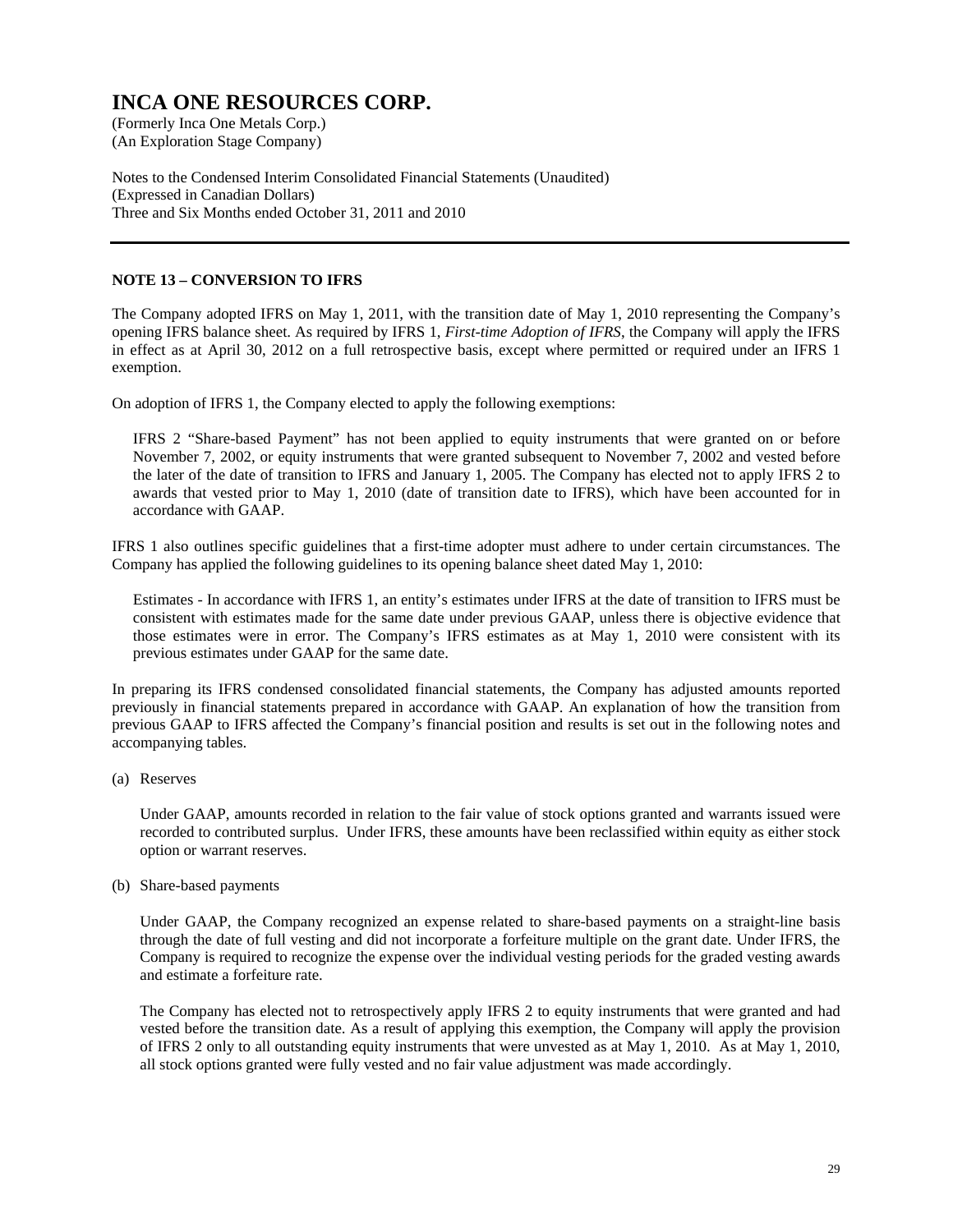(An Exploration Stage Company)

Notes to the Condensed Interim Consolidated Financial Statements (Unaudited) (Expressed in Canadian Dollars) Three and Six Months ended October 31, 2011 and 2010

### **NOTE 13 – CONVERSION TO IFRS – continued**

(c) Forfeited or expired options and warrants

Under GAAP, the Company's policy was to leave the value recorded for forfeited or expired unexercised stock options and warrants in contributed surplus.

On transition to IFRS, the Company elected to change its accounting policy for the treatment of forfeited or expired unexercised options and warrants whereby amounts recorded for forfeited or expired unexercised stock options and warrants are transferred to deficit or share capital, respectively.

Accordingly, upon conversion to IFRS, the value assigned to forfeited options of \$131,460 had been reclassified from reserves to deficit as at April 30, 2011, October 31, 2010 and May 1, 2010.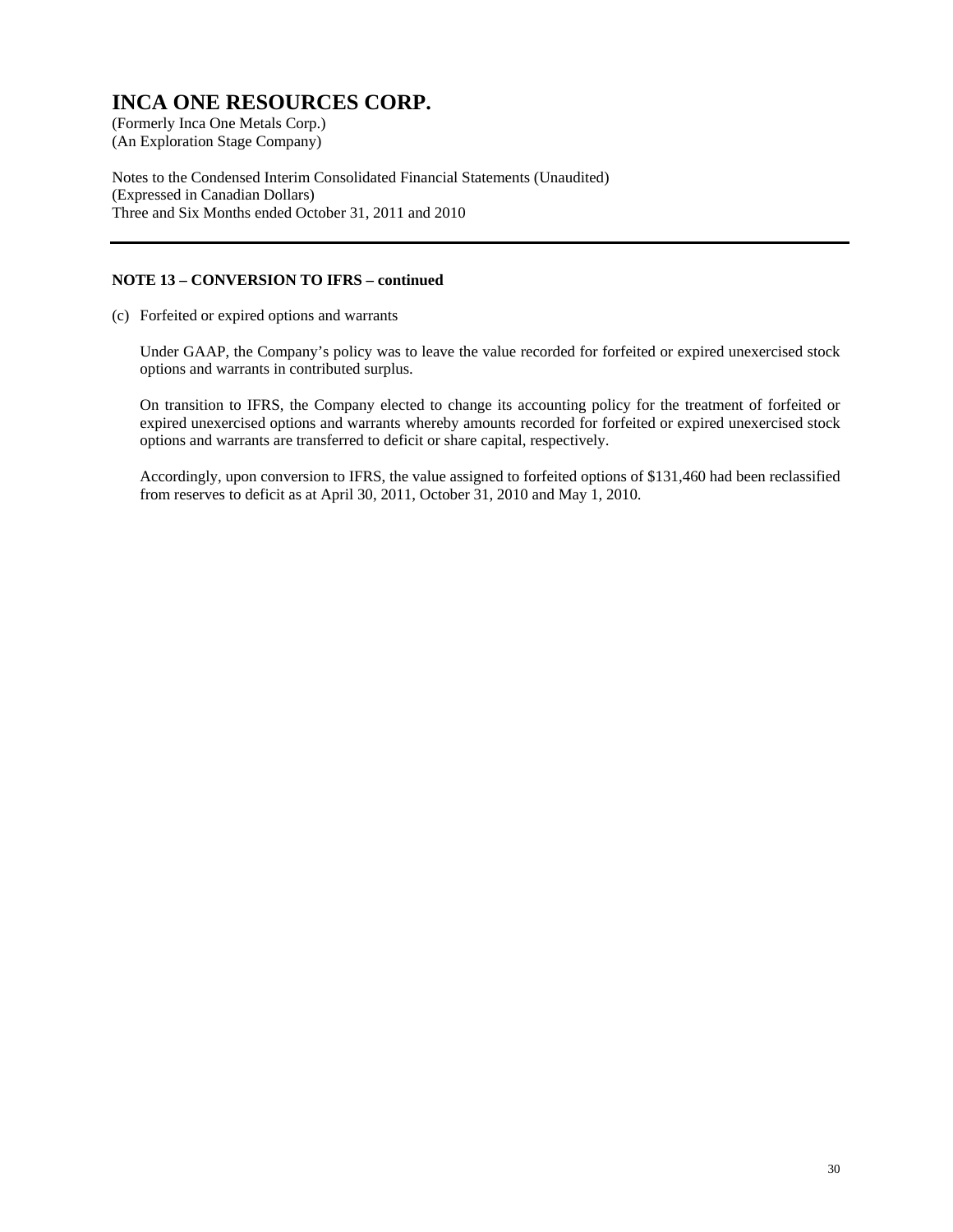### **INCA ONE RESOURCES CORP.**

(Formerly Inca One Metals Corp.) (An Exploration Stage Company)

Notes to the Condensed Interim Consolidated Financial Statements (Unaudited) (Expressed in Canadian Dollars) Three and Six Months ended October 31, 2011 and 2010

### **NOTE 13 – CONVERSION TO IFRS - Continued**

#### **IFRS Reconciliation of Statements of Financial Position**

|                                                  | As at May 1, 2010 |                          |                                    |                          |                          | As at October 31, 2010             |                | As at April 30, 2011 |                                    |             |
|--------------------------------------------------|-------------------|--------------------------|------------------------------------|--------------------------|--------------------------|------------------------------------|----------------|----------------------|------------------------------------|-------------|
|                                                  | <b>Note</b>       | GAAP                     | Effect of<br>Conversion<br>to IFRS | <b>IFRS</b>              | GAAP                     | Effect of<br>Conversion<br>to IFRS | <b>IFRS</b>    | GAAP                 | Effect of<br>Conversion<br>to IFRS | <b>IFRS</b> |
|                                                  |                   | \$                       | \$                                 | \$                       | $\$$                     | $\mathbb{S}$                       | \$             | \$                   | \$                                 |             |
| <b>Assets</b>                                    |                   |                          |                                    |                          |                          |                                    |                |                      |                                    |             |
| Current:                                         |                   |                          |                                    |                          |                          |                                    |                |                      |                                    |             |
| Cash and cash equivalents                        |                   | 163,483                  | $\overline{\phantom{a}}$           | 163,483                  | 390,717                  | $\overline{\phantom{a}}$           | 390,717        | 700,853              | $\overline{\phantom{a}}$           | 700,853     |
| Receivables and advances<br>Prepaid expenses and |                   | 228,729                  | $\overline{\phantom{a}}$           | 228,729                  | 14,817                   | $\overline{\phantom{a}}$           | 14,817         | 44,302               | $\overline{\phantom{a}}$           | 44,302      |
| deposits                                         |                   |                          |                                    | $\overline{\phantom{a}}$ | 4,896                    | $\overline{\phantom{a}}$           | 4,896          | 1,200                |                                    | 1,200       |
| Deferred costs                                   |                   | $\overline{\phantom{a}}$ | $\overline{\phantom{a}}$           |                          | 10,545                   |                                    | 10,545         |                      | $\overline{\phantom{a}}$           |             |
|                                                  |                   | 392,212                  |                                    | 392,212                  | 420,975                  |                                    | 420,975        | 746,355              | $\overline{\phantom{0}}$           | 746,355     |
| Equipment<br>Exploration and evaluation          |                   |                          | $\overline{\phantom{a}}$           | $\blacksquare$           | $\overline{\phantom{0}}$ | $\overline{\phantom{a}}$           | $\blacksquare$ | 2,321                | $\overline{\phantom{a}}$           | 2,321       |
| assets                                           |                   | $\overline{\phantom{0}}$ | $\overline{\phantom{0}}$           | $\blacksquare$           |                          | $\overline{\phantom{0}}$           | $\sim$         | 158,097              | $\overline{\phantom{a}}$           | 158,097     |
|                                                  |                   | $\overline{\phantom{a}}$ | $\overline{\phantom{0}}$           | $\blacksquare$           | $\overline{\phantom{0}}$ | $\overline{\phantom{a}}$           | $\sim$         | 160,418              | $\overline{\phantom{a}}$           | 160,418     |
|                                                  |                   |                          |                                    |                          |                          |                                    |                |                      |                                    |             |
|                                                  |                   | 392,212                  |                                    | 392,212                  | 420,975                  |                                    | 420,975        | 906,773              |                                    | 906,773     |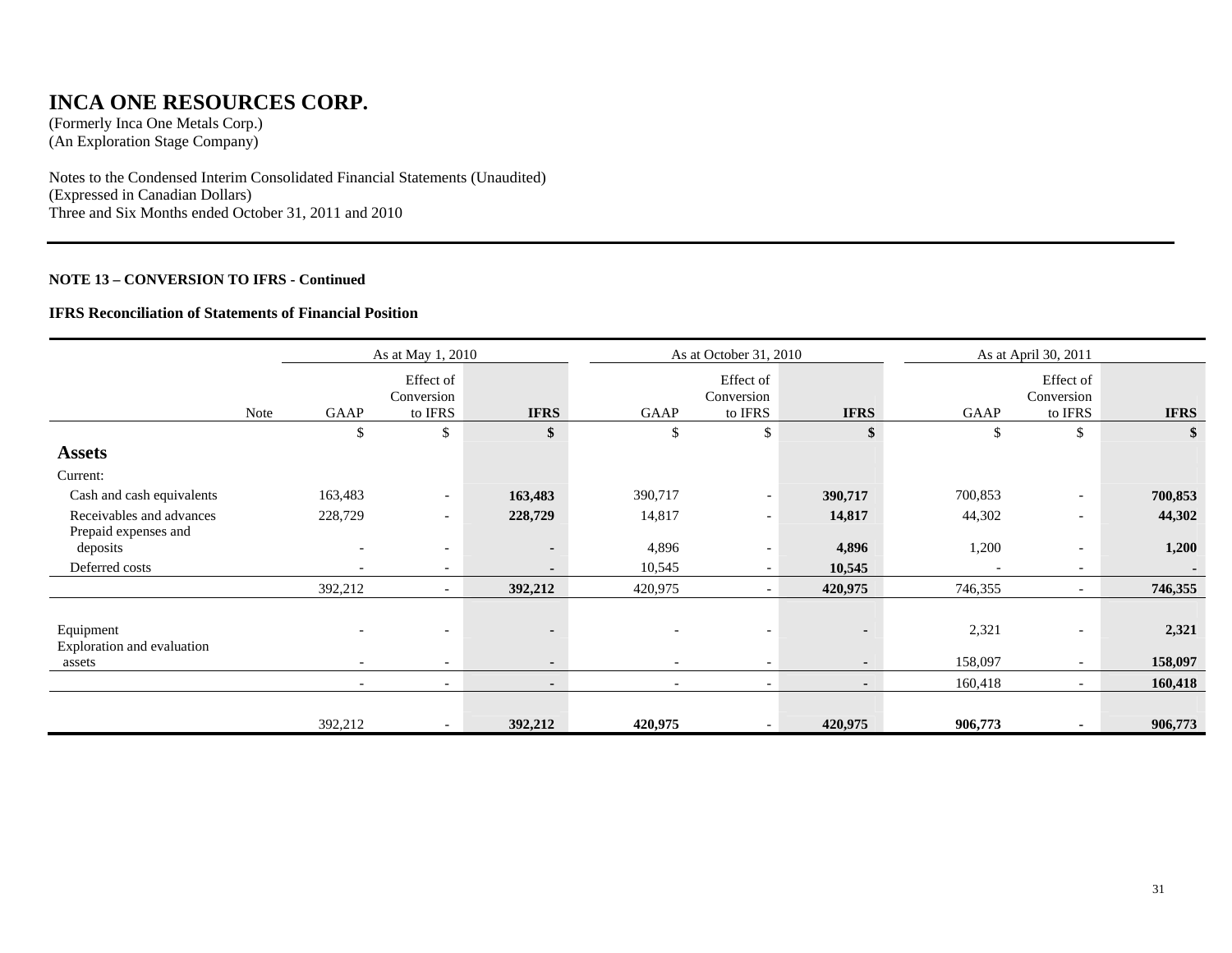### **INCA ONE RESOURCES CORP.**

(Formerly Inca One Metals Corp.) (An Exploration Stage Company)

Notes to the Condensed Interim Consolidated Financial Statements (Unaudited) (Expressed in Canadian Dollars) Three and Six Months ended October 31, 2011 and 2010

### **NOTE 13 – CONVERSION TO IFRS -continued**

#### **IFRS Reconciliation of Statements of Financial Position - continued**

|                                                        | As at May 1, 2010 |                          |                                    |             |             | As at October 31, 2010             |             | As at April 30, 2011     |                                    |             |
|--------------------------------------------------------|-------------------|--------------------------|------------------------------------|-------------|-------------|------------------------------------|-------------|--------------------------|------------------------------------|-------------|
|                                                        | Note              | GAAP                     | Effect of<br>Conversion<br>to IFRS | <b>IFRS</b> | GAAP        | Effect of<br>Conversion<br>to IFRS | <b>IFRS</b> | GAAP                     | Effect of<br>Conversion<br>to IFRS | <b>IFRS</b> |
|                                                        |                   | \$                       | \$                                 | \$          | \$          | \$                                 | \$          | \$                       | \$                                 | \$          |
| <b>Liabilities</b><br>Current:<br>Accounts payable and |                   |                          |                                    |             |             |                                    |             |                          |                                    |             |
| accrued liabilities                                    |                   | 54,830                   |                                    | 54,830      | 51,224      | $\overline{\phantom{a}}$           | 51,224      | 71,658                   | $\overline{\phantom{a}}$           | 71,658      |
| Loans payable                                          |                   | $\blacksquare$           | $\overline{\phantom{a}}$           |             |             | $\overline{\phantom{a}}$           |             | 120,000                  | $\overline{\phantom{0}}$           | 120,000     |
|                                                        |                   | 54,830                   | $\overline{\phantom{a}}$           | 54,830      | 51,224      |                                    | 51,224      | 191,658                  | $\overline{\phantom{a}}$           | 191,658     |
| <b>Shareholders' Equity</b>                            |                   |                          |                                    |             |             |                                    |             |                          |                                    |             |
| Share capital                                          |                   | 4,067,480                | $\overline{\phantom{a}}$           | 4,067,480   | 4,085,097   | $\overline{\phantom{a}}$           | 4,085,097   | 4,848,237                | $\overline{\phantom{a}}$           | 4,848,237   |
| Reserves                                               | (a)               | $\overline{\phantom{a}}$ | 448,745                            | 448,745     |             | 491,676                            | 491,676     | $\overline{\phantom{a}}$ | 516,967                            | 516,967     |
| Contributed surplus                                    | (a)(c)            | 580,205                  | (580, 205)                         |             | 623,136     | (623, 136)                         |             | 648,427                  | (648, 427)                         |             |
| Deficit                                                | (c)               | (4,310,303)              | 131,460                            | (4,178,843) | (4,338,482) | 131,460                            | (4,207,022) | (4,781,549)              | 131,460                            | (4,650,089) |
|                                                        |                   | 337,382                  | $\overline{\phantom{a}}$           | 337,382     | 369,751     |                                    | 369,751     | 715,115                  |                                    | 715,115     |
|                                                        |                   | 392,212                  |                                    | 392,212     | 420,975     |                                    | 420,975     | 906,773                  | $\blacksquare$                     | 906,773     |